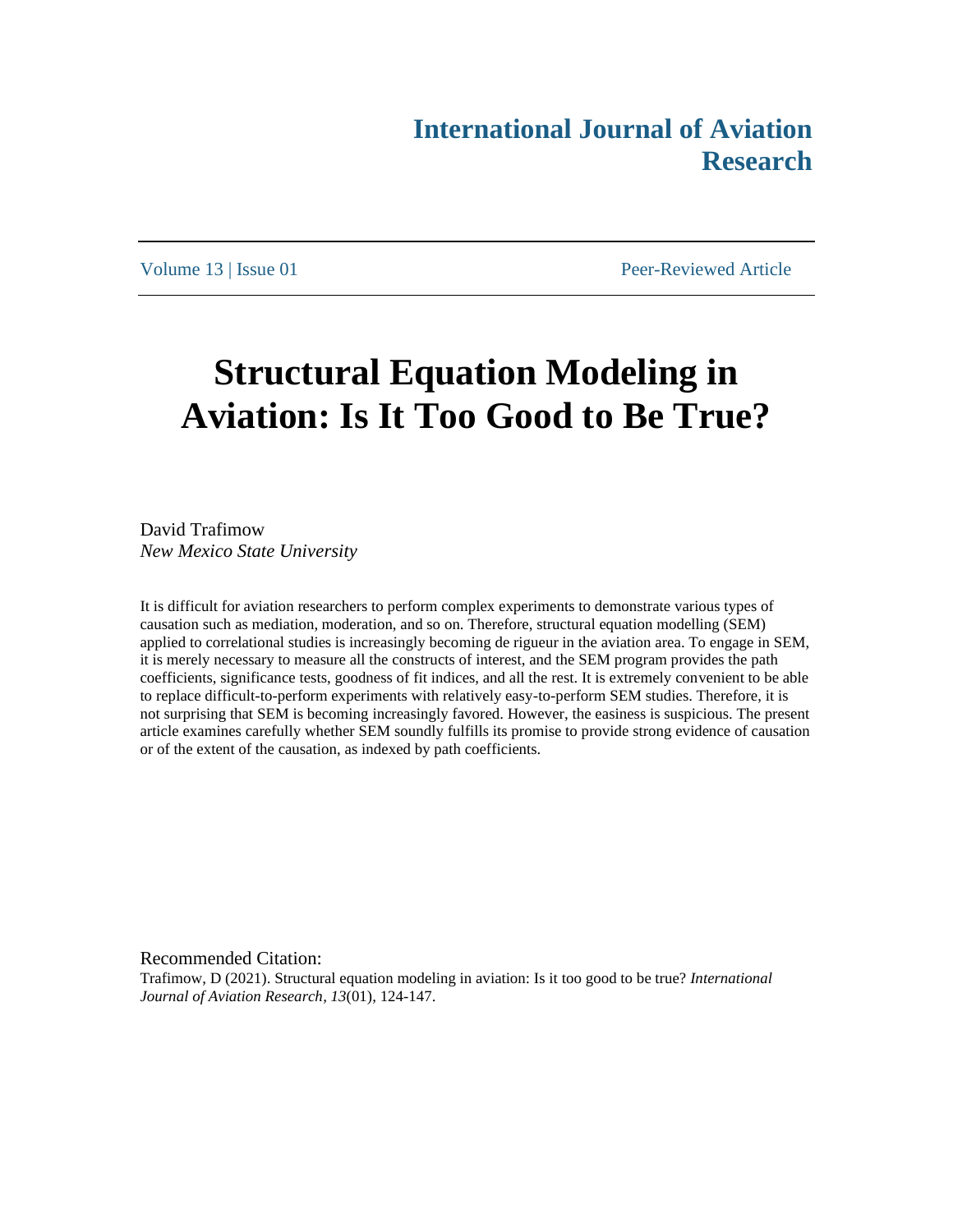Structural equation modeling (SEM), applied to correlational studies to draw causal conclusions, is fast becoming the most favored paradigm in aviation research (e.g., Fussell and Truong, 2021; Jenatabadi, & Ismail, 2014; RaviKumar, Ramanathan, & Porkodi, 2012; Singh, Vaibhav, & Sharma, 2021; Winter, Crouse, & Rice, 2021; Winter, Keebler, Lamb, Simonson, Thomas, & Rice, 2021). Nor is this a unique trend; SEM is increasingly becoming favored in many fields as diverse as management, marketing, several areas of medicine, and several areas of psychology. It is worthwhile to consider the reasons for the trend, with a special focus on aviation, as this journal is the "*International Journal of Aviation Research.*" The subsequent paragraphs discuss that (a) aviation researchers wish to draw causal conclusions and (b) it is easier to perform correlational than experimental research.

Imagine a universe where only true experiments, with manipulation of the putative causal construct (e.g., Campbell, Stanley, & Gage, 1963), were legal. In this restricted universe, suppose a researcher wishes to demonstrate that *A* causes *B*. The researcher likely would experimentally manipulate *A* and hope for an effect on *B*, a reasonably straightforward project. But consider another researcher who wishes to demonstrate that *A* causes *B* causes *C*, or to use the loaded word, *B mediates* between *A* and *C*. Fulfilling our second researcher's desires is not straightforward and might require multiple experiments. The researcher might manipulate *A* and obtain effects on *B* and *C*, but this would not demonstrate that the effect of *A* on *C* is through *B*. A potential second experiment would be to again manipulate *A*, with the addition of an orthogonal manipulation designed to fix *B* by driving it to a floor or ceiling. The hope would be that manipulating *A* influences *C* when *B* is not fixed at a floor or ceiling, and thereby allowed to vary, but manipulating *A* does not influence *C* when *B* is fixed at a floor or ceiling. Although this strategy has been used successfully (e.g., Trafimow et al., 2005), it is not straightforward. In addition to having to figure out how to manipulate *A*, the researcher also must solve the difficult puzzle of how to perform an orthogonal manipulation that fixes *B* or does not fix *B* at some level. The inclusion of additional constructs in the causal chain increases the difficulties.

However, we do not live in a restricted universe. The typical answer to the problem is what Wright (1934) termed the *method of path coefficients* that has evolved into *structural equation modeling* (SEM) (e.g., Bollen & Pearl, 2013; Byrne, 2013; Jöreskog & Sörbom, 1979; Heise, 1975; Kenny, 1979; Pearl, 2011). Rather than performing difficult, and perhaps unfeasible, experiments, the researcher can simply measure all the variables of interest, include them in a model, and let the SEM program supply the path coefficients. The SEM program also can supply significance tests of all path coefficients, goodness of fit indices, and an overall significance test of the whole model. If the path coefficients, *p* values, and fit indices pan out, the researcher can claim to have demonstrated the hypothesized causal model. Consequently, it is unsurprising that researchers, across many sciences, have moved, or are moving in this direction. As stated previously, the field of aviation research is one of those sciences (e.g., Fussell and Truong, 2021; Jenatabadi, & Ismail, 2014; RaviKumar, Ramanathan, & Porkodi, 2012; Singh, Vaibhav, & Sharma, 2021; Winter, Crouse, & Rice, 2021; Winter, Keebler, Lamb, Simonson, Thomas, & Rice, 2021).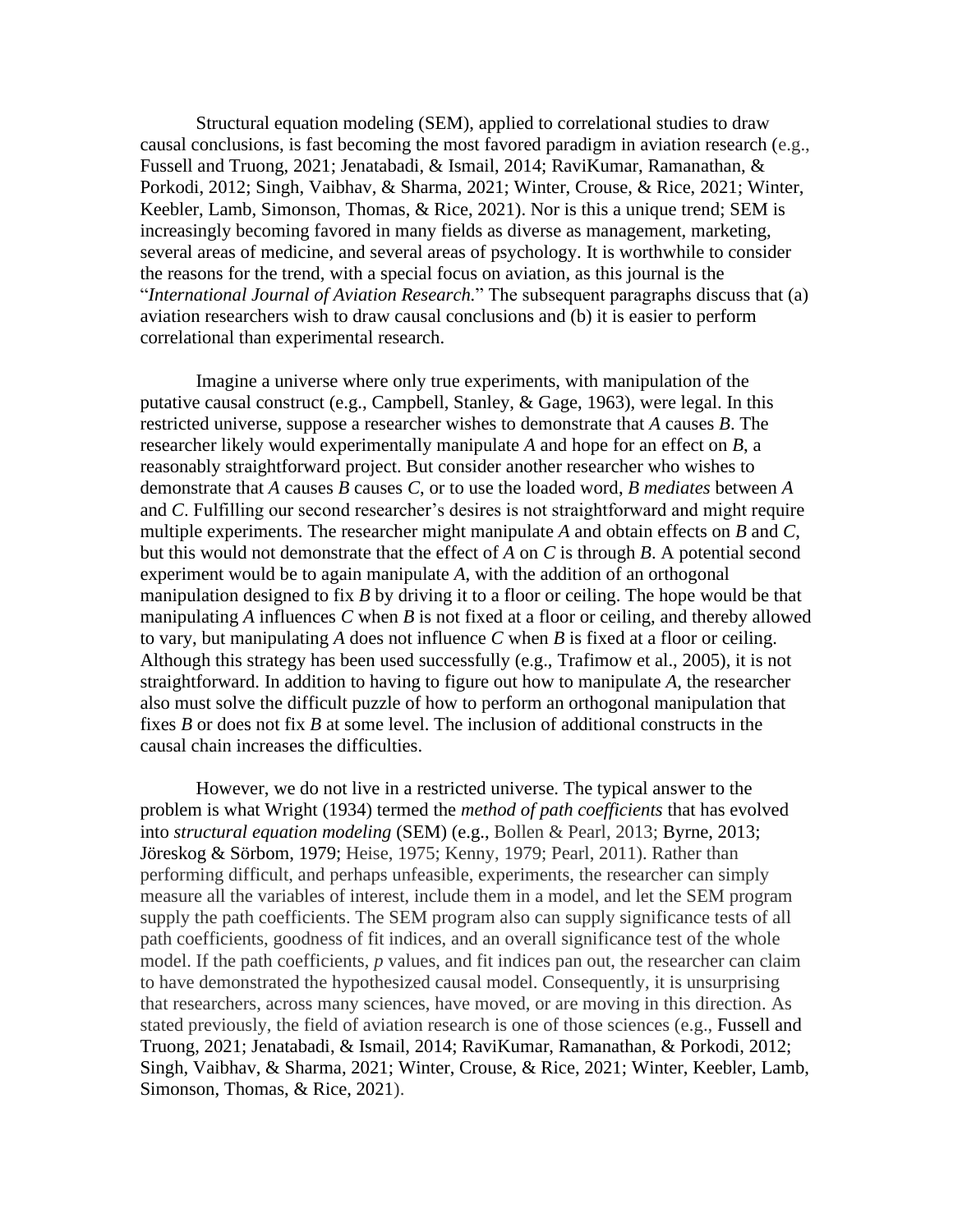Contrasting both foregoing paragraphs suggests that aviation researchers would have to be crazy to perform experiments to test hypotheses involving mediation, moderation, mediated moderation, moderated mediation, and so on. As we have seen, experimental work to test hypotheses more complex than those involving one putative causal construct is difficult to conduct, whereas SEM handles complexity with ease. When researchers use SEM, more variables simply mean the researcher needs to include more measures, but this is relatively easy compared to attempting to address causal complexity via true experiments, with the necessity to manipulate crucial hypothesized constructs and perform orthogonal manipulations to address potential mediating or moderating constructs. SEM would seem too good to be true, except that many authorities have supported its soundness (e.g., Bollen & Pearl, 2013; Byrne, 2013; Jöreskog & Sörbom, 1979; Heise, 1975; Kenny, 1979; Pearl, 2011). Those researchers who fail to get onboard the SEM bandwagon are making their lives immensely more difficult than need be and failing to use one of the most powerful analytic paradigms ever invented.

Or is SEM too good to be true, after all? There is preliminary reason for suspicion. Trafimow (2015) tested two extremely wrong models of planetary mass, velocity, and momentum, using the method of path coefficients. One model was that planetary mass causes planetary velocity causes planetary momentum whereas the other model was that planetary velocity causes planetary mass causes planetary momentum. Although the results of the path analyses disconfirmed the former model, the latter one was strongly confirmed. As both models are blatantly false, there is reason for doubting that this method is as definitive as it is touted to be. But why?

# **The Causation Issue**

Whether researchers admit it straightforwardly or not, there can be little doubt that they use SEM to draw causal conclusions from correlational data. This fact is rendered obvious by arrows in diagrams. What could the arrows represent other than causation? And if that were not sufficient, there is inevitably one or more recommendations for policy change, intervention, or others that would make no sense without assuming causation. Do applications of SEM to correlational studies justify causal conclusions?

To answer, let us commence with a reminder of introductory psychology, marketing, economics, etc., where teachers tell students that correlation does not mean causation. If *A* and *B* correlate, it could be that *A* causes *B*, *B* causes *A*, or some other variable, or set of variables, causes both. Because of the ease of generating alternative causal explanations, the correlation, by itself, fails to provide a strong case for any single causal hypothesis.

In contrast, when there are multiple variables at play, and a researcher uses SEM, alternative explanations come to mind less easily. Thus, it is possible to argue that SEM is superior to single correlations because single correlations can be explained away easily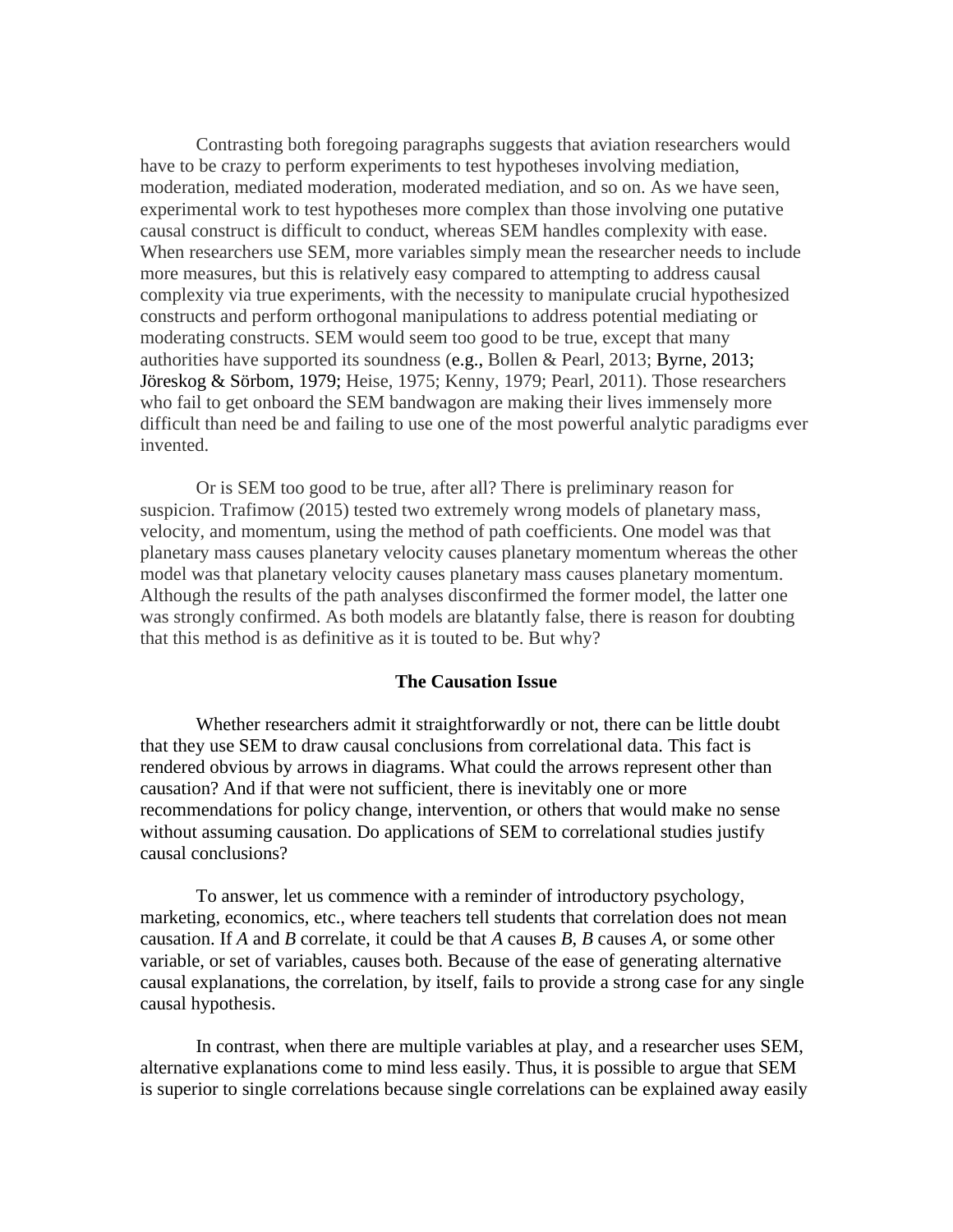whereas SEM findings cannot. But a counterargument is that with increased model complexity, it is more difficult to posit alternative explanations because the increased model complexity forces increased cognitive complexity too. Thus, the difficulty in positing alternative explanations is not because they are not there, but because of human processing capacity limitations. To render salient the possibilities, Kline (2015) demonstrated 18 plausible models for three-variable cross-sectional designs when there is no strong independent rationale for directionality specification (also see Grice et al., 2015; Tate, 2015; Thoemmes, 2015).

To the complexity issue, Trafimow (2017; also see Saylors & Trafimow, 2021) demonstrated that increased complexity decreases the probability that the causal model is correct. To illustrate quickly, imagine only two variables, where there is a single correlation coefficient. As we have seen, there are alternative explanations, but there might at least be a reasonable probability that the correlation is for the correct reason (the reason hoped for by the experimenter). But now let us imagine three variables and three correlation coefficients underlying SEM. We might ask about the probability that all three are for the correct reason. Suppose we generously assume that each correlation coefficient has a probability of 0.7 of being for the right reason. Well, then, in the case of a single correlation coefficient, the probability of the simple two-variable model being correct would be 0.7. But for the three-variable model, the model probability would 0.7 x  $0.7 \times 0.7 = 0.343$  (unless the correlations are dependent on each other, but even then, the basic arithmetic still holds conceptually, Trafimow, 2017). In the case of a four-variable model, there are 6 underlying correlation coefficients, and now the model probability decreases to 0.2401. For a five-variable model, there are 10 underling correlation coefficients, and the model probability decreases to 0.16807. And so on. Although many find this surprising, it should not be. As the model becomes increasingly complex, the probability increases that there is something wrong somewhere.

A way to address the truism that correlation does not mean causation, and perhaps it could even somewhat address the complexity issue (Kline, 2015; Trafimow, 2017), is to insist that there can be independent reasons for assuming causation. And there are at least two directions in which this can go. One direction is to focus on using the causal pathways for which there is independent support for causation to test additional potential causal pathways. A second direction is to focus on using SEM to find the extent of the causation by obtaining path coefficients. The following two subsections address each, in turn.

#### **Using Assumed Pathways to Test for Speculative Ones**

Let us commence by considering that in SEM contexts, causation is defined as having nonzero path coefficients. There is little point in arguing about whether the definition is correct because definitions are always correct by fiat. The question is whether the definition is useful, not whether the definition is correct. In this spirit, consider too that there is an infinitude of possible values that path coefficients can have, so it is unlikely for a path coefficient to have a value exactly equal to zero. And even if the theoretical value were zero, imperfections in the measures of the variables, in the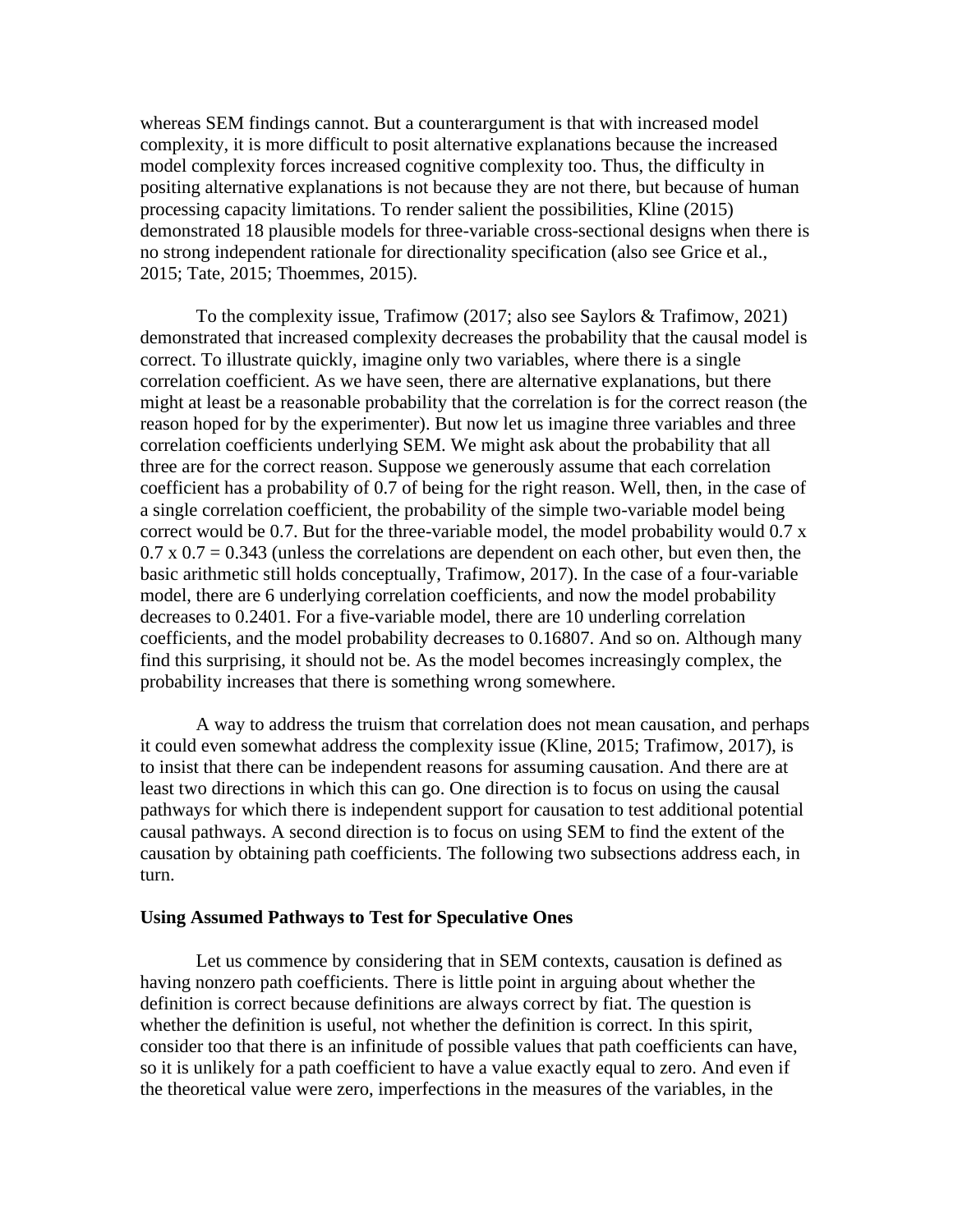execution of the study, and so on, would almost certainly guarantee a value not exactly equal to zero in any single study (even ignoring the issue of sampling error). There is no escaping that the SEM definition of causation renders tantamount to certain that causation is always there in the form of a nonzero path coefficient!

With the definitional issue clear, we are now ready to address the use of SEM to use pathways assumed true to test whether additional pathways are true. It should be obvious that because all non-zero pathways indicate causation, by definitional fiat, the new hypothesized pathways can be assumed to be there too. In fact, all pathways should be assumed there, even without conducting a SEM; after all, how likely is it that a path coefficient will exactly equal zero?

A potential way to push back on this argument engages null hypothesis significance testing (NHST). The idea would be that only those pathways with statistically significant path coefficients are to be taken as indicating causation, with those that are not statistically significant taken as indicating a lack of causation. However, there are multiple problems with this criterion. As a preliminary, even according to party line NHST thinking, significance tests can only be used to show that an effect is there but cannot be used to show that an effect is not there. Thus, there remains no way to conclude that there is a lack of causation, even if the *p* value comes back, say, at the value of 0.99.

More important, researchers fail to fully appreciate that the *p* values featured in NHST are not conditioned on the null hypothesis, as is typically taught in statistics courses, but rather are conditioned on a full statistical model. It is crucial to distinguish between hypotheses and the models in which they are embedded. The model includes not just the null hypothesis, but a large set of additional assumptions too. There are so many additional assumptions that Bradley and Brand (2016) and Trafimow (2019a) proposed taxonomies to organize them. For example, a ubiquitous assumption is that the researcher has sampled randomly and independently from the population (Berk and Freedman, 2003; Hirschauer, 2020). In the tradition of Greenland (2019), we can denote the set of additional assumptions as follows:  $A = \{a_1, a_2, ..., a_n\}$ . Thus, as the model *M* includes the null hypothesis (or test hypothesis) *H*, and the set of additional assumptions *A*, we have a concise equation:  $M = H + A$ . Moreover, A is always wrong. For instance, there is no research in the aviation field where participants were randomly and independently sampled from a defined population. As  $M = H + A$ , and A is always false, it follows deductively that *M* is false too. And aviation researchers ought to face this squarely.

Because *p* values are conditioned on *M*, as opposed to *H*, they do not index the incompatibility of the evidence with the *hypothesis*; they only index the incompatibility of the evidence with the *model*. But as the model is known wrong anyway, the *p* value provides little useful information about it. Put in the form of a pointed question: Why should researchers work hard to obtain evidence against a model already known to be wrong?

A potential answer is that the model might be close to right, though not exactly right, and if the model is close enough to right, it might still be useful. I agree that models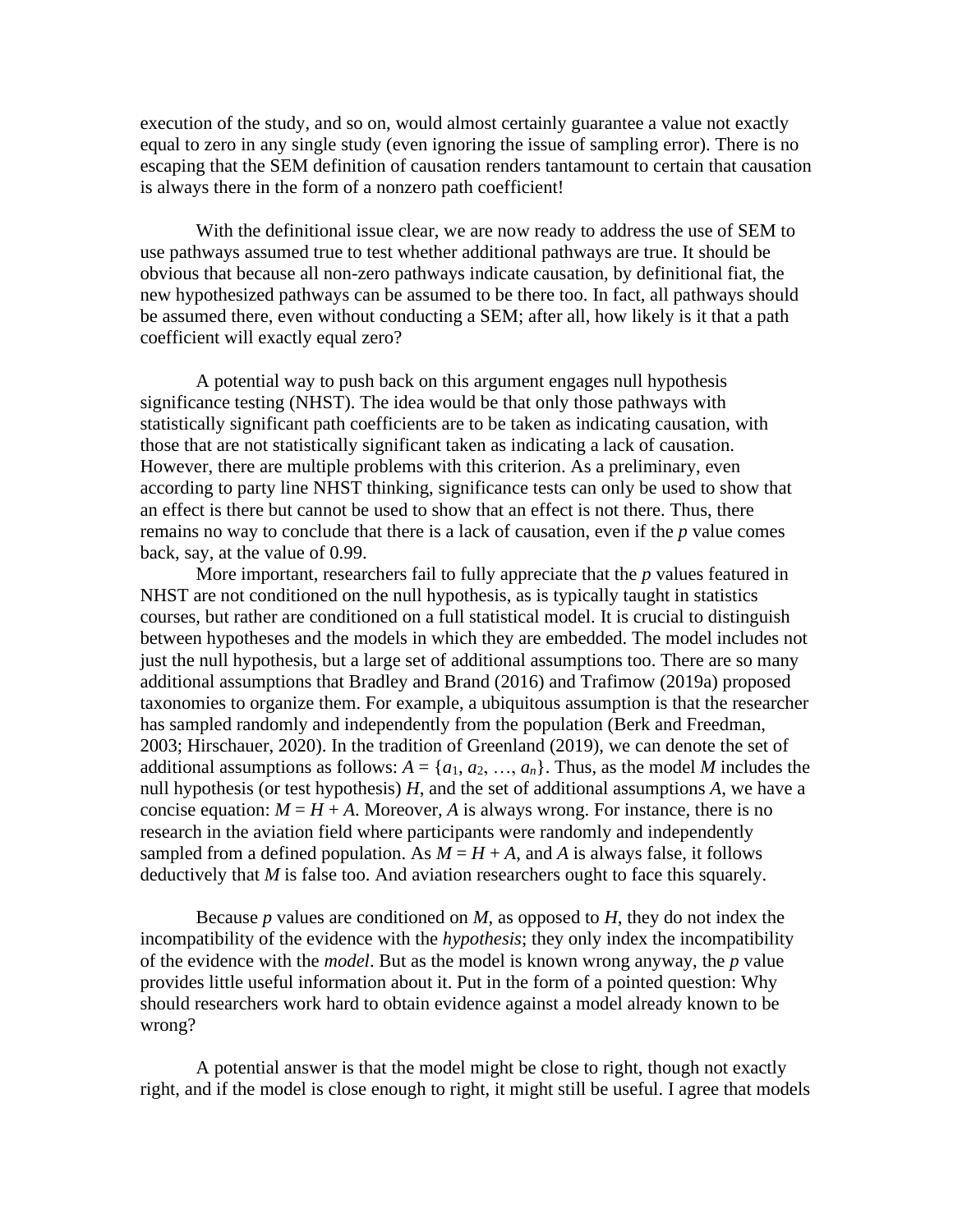can be useful, though wrong. If one uses a model to infer a population parameter from a sample statistic, the estimate will be false, but it might be close enough to true to be useful. But the problem is that in SEM, we are not using the statistical model for estimation. We are using it to make dichotomous decisions about causation being there or not being there. As the old saying goes, there is no such thing as being slightly pregnant.

Further appreciating the distinction between hypotheses and the models in which they are embedded implies an additional problem. Although *p* values provide information about the incompatibility of the evidence with the models under which they are conditioned, they do not provide information about the incompatibility of the evidence with hypotheses embedded in those models. A wee *p* value could be due to the additional assumptions being wrong, or to the hypothesis being wrong too. There is no way to know. To illustrate the issue of null hypotheses being embedded in larger models, consider the analogy of an ugly art museum that contains paintings; that the museum is ugly fails to provide a sound reason for concluding that the paintings within are ugly too.

Nor do *p* values index the closeness of the null hypothesis to being true, the value of the hypothesis, the degree to which the path coefficient can be trusted, or anything else of value for discerning what we should or should not deem causal. It is the height of folly that researchers use NHST to assign causation to arrows in SEM diagrams.

# **Using SEM to Assess Degrees of Causation**

There doubtless are those who would agree that it is silly to say that causation is there or not there based on NHST, but would argue for a different use of SEM, which is to consider the extent of the causation. This argument would emphasize starting from an assumption that arrows in the SEM diagram are causal but obtaining path coefficients tells researchers how much causation there is. Path coefficients with larger absolute magnitudes, whether in the positive or negative direction, indicate a greater degree of causation than path coefficients with smaller absolute magnitudes.

This argument is certainly correct if we define the path coefficient as indicating the degree of causation; the definition renders the argument inevitable. But consider alternative definitions. For example, for interventionists, causation is demonstrated by the effect occurring when the intervention is present and not when the intervention is absent (and other criteria too). Imagine that a researcher applies SEM to correlational data and obtains a path coefficient, that we can designate as θ. From the point of view of SEM authorities,  $\theta$  indicates the strength of the causal path from one variable to the next. But it is not clear what  $\theta$  indicates if one switches to an interventionist perspective, which is the most obvious perspective to take if the goal is to intervene in some way to obtain a desired outcome.

Imagine a thought experiment where participants are randomly assigned to experimental and control conditions, with a subsequent dependent measure. Could we use θ from SEM to predict the size of the effect? The answer is clearly in the negative. The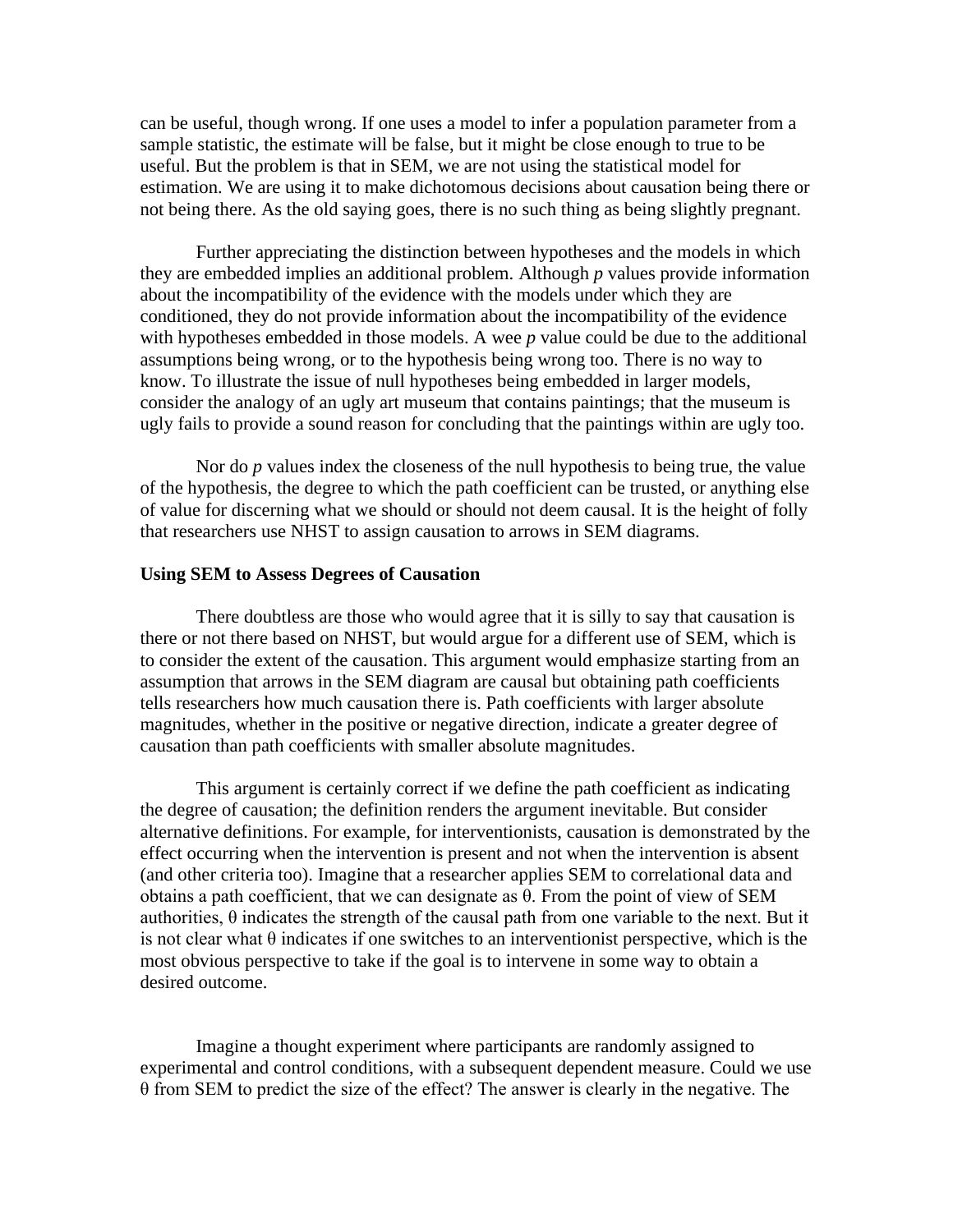experimental effect size would depend on how powerfully the independent variable is manipulated, the validity of the dependent measure, the presence or absence of causally relevant factors, and others. This is not to say that the interventionist way of thinking is necessarily correct as there are many ways to conceptualize causation. However, what the interventionist thought experiment exemplifies is that there is no sound way to translate  $\theta$ into some alternative index of the strength of causation using alternative causation conceptualizations. Therefore, the use of  $\theta$  to index the degree of causation is either true by definitional fiat or plain wrong.

In addition to the conceptual issue, as a matter of practical fact, there are many ways to influence path coefficients. For example, Trafimow (2021a; 2021b) showed that failure to have perfectly reliable measures, a condition that fits almost all published research in aviation, can have dramatic effects on calculated path coefficients. Depending on the pattern of reliabilities of measures, path coefficients that are there under perfect reliability can disappear under imperfect reliability. Or path coefficients that are set at zero under perfect reliability can appear, with substantial values, under imperfect reliability. Imperfect reliability can even cause path coefficients to change signs! To be sure, it is possible to use the dis-attenuation formula to attempt to correct for attenuation due to unreliability (see Gulliksen, 1987; Lord & Novick, 1968 for highly cited reviews), but this creates additional problems, and dis-attenuation has been the subject of considerable controversy (Borsboom, Mellenbergh, & van Heerden, 2004; Schmidt & Hunter, 1996; 1999; Schmidt, Le, & Oh, 2013; Zimmerman, 1975). Without going into too much detail, consider that the correction must itself be based on sample data, that may or may not accurately represent the population and is subject to random measurement error. Worse yet, if the sample reliability is low enough, correction may render correlation coefficients greater than unity. None of this is to say that not correcting is better than correcting, only that correcting is not a panacea and there are difficult issues with which to contend.

Furthermore, it is unlikely in the extreme that all variables are measured with perfect validity, or even similar validity. Just as unreliability can cause causal pathways to appear, disappear, or change signs, invalidity can create these effects too (Trafimow, 2006). The upshot is that it would take an absurd level of credulity to believe that the path coefficients in typical aviation research represent the extent of causation independent of the reliabilities and validities of the measures. Given the many factors that influence calculated path coefficients, it is unclear what they index outside recourse to definitional fiat.

Worse yet, there is the issue of whether causation is within-persons or betweenpersons. To approach the issue, consider that in 2019, there was a mean of 1.93 children under 18 years of age per family in the USA. However, this mean, though fine at the between-persons level, is blatantly wrong at the within-persons level because no family has 1.93 children. Now, if causation is to be expressed as a path coefficient based on a sample, that is, the typical between-persons level, it is not clear that the obtained value for  $\theta$  has anything to do with causation within-persons. Nor is this a fanciful argument; Molinaar and colleagues (2004; 2008; 2015; Molinaar & Ram, 2009) argued repeatedly,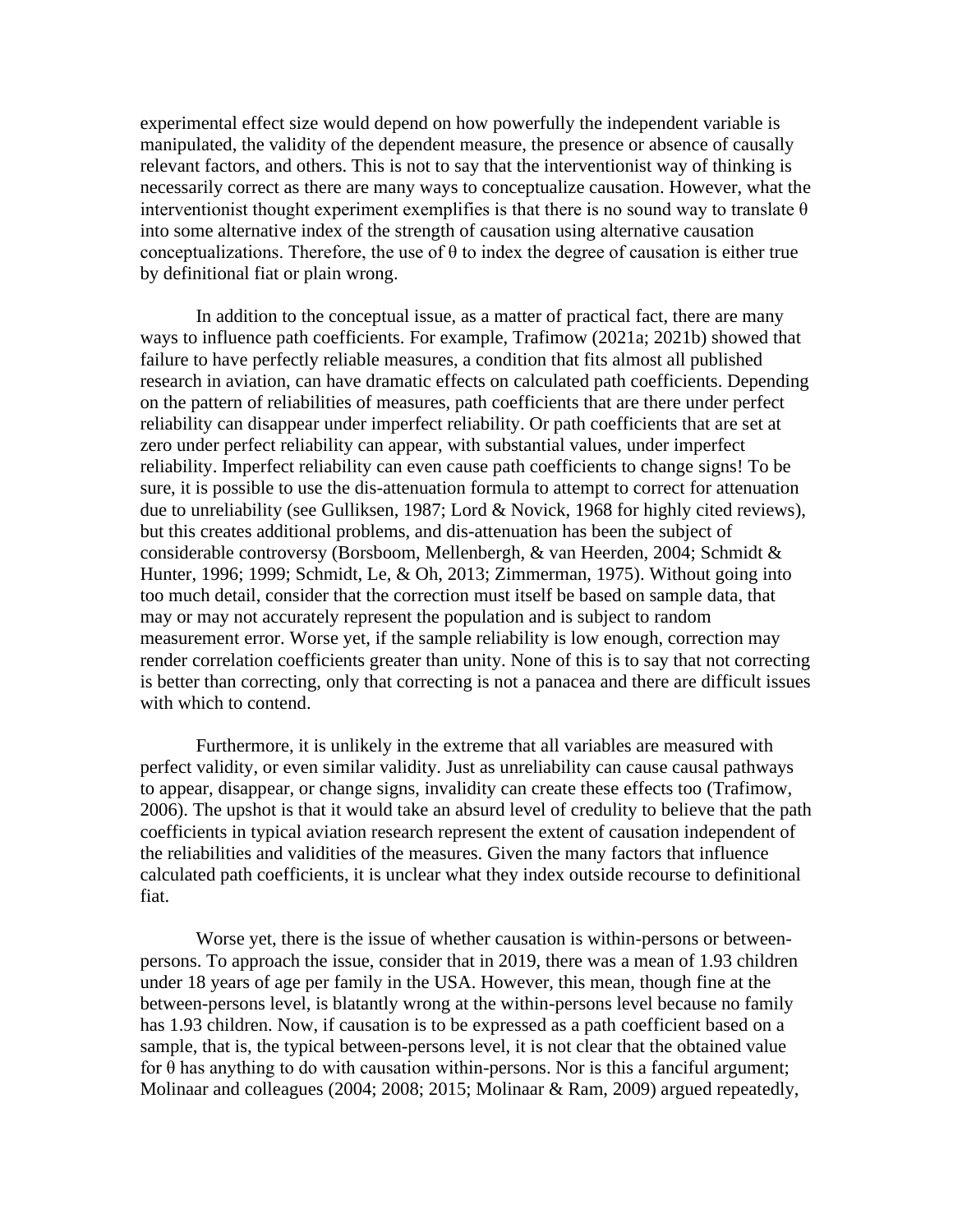and demonstrated, that within-participants correlational analyses often fail to accord with between-participants ones. Thus, it is unclear for whom the touted causation is occurring. A caveat is that the issue of between-participants causation versus within-participants causation may influence the interpretation of true experiments too.

# **Configural Causation**

To simplify and adopt an example from Mackie (1974), imagine that someone drops a lit match, and a fire ensues. Did the lit match cause the fire? Well, it depends. Suppose an absence of flammable material, in which case the match would not have caused the fire. Or suppose a strong wind that blows the match to where there are flammable materials, so the fire happens after all. Or suppose the presence of a person who pours water on the match before it can light the flammable materials to which the wind blew it. And so on. The point is that most causation is not as simple as *A* causes *B*, or even *A* causes *B* causes *C*, because there are many factors whose presence or absence influence whether the effect occurs in conjunction with the alleged cause. In a word, causation is *configural*. Researchers in other areas have increasingly become more sophisticated in their thinking and employed alternative sorts of analyses based on hypothesized causal configurations (Woodside, 2013a; 2013b; 2015; Woodside & Baxter, 2013). Although such analyses are not devoid of problems, they may be conceptually closer to what people really mean when they say that there is causation than is SEM.

#### **Theory**

The typical response to SEM criticisms is to chant the one-word mantra: **theory**. The mantra implies that although SEM is associated with important problems, theory comes along and makes everything okay. To avoid criticizing anyone, let us consider hypothetical cases where SEM is performed under the umbrella of a theory with previous strong or weak empirical support.

#### **SEM with Strongly Supported Theory**

Consider one of best-supported theories in the literature, the reasoned action approach (Ajzen & Fishbein, 1980; Fishbein, 1980; Fishbein & Ajzen, 1975; Fishbein & Ajzen, 2010), that has been reinforced by a variety of research paradigms, including true experiments, quasi experiments, and hundreds of SEM studies in a variety of fields, though this does not necessarily mean that the theory is true (Trafimow, 2007; 2009). For present purposes, it is not necessary to understand the whole theory, but rather a small part of it involving two pathways to behavior. There is an attitudinal pathway, whereby attitudes (evaluations of behaviors) are assumed to cause behavioral intentions which, in turn, are assumed to cause behaviors. And there is a normative pathway, whereby subjective norms (people's opinions about what most others who are important to them think they should do) are assumed to cause behavioral intentions which, in turn, are assumed to cause behaviors. Suppose that a researcher performs a SEM study and obtains an impressive path coefficient from attitudes to behavioral intentions for an aviation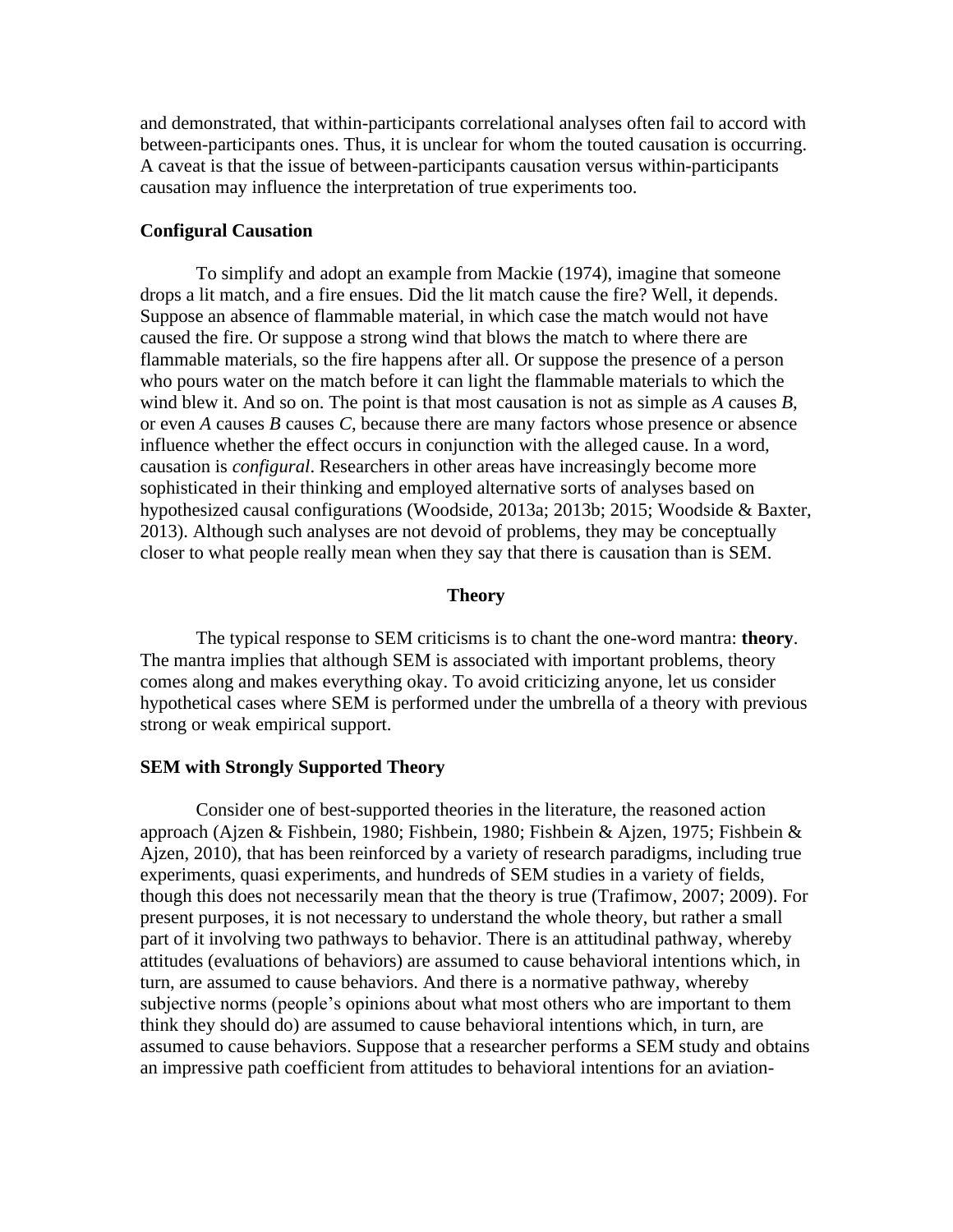relevant behavior. How seriously should we take the finding and its associated arrow in the resulting diagram?

The arrow in the diagram indicates that this association is alleged to be causal. Absent the reasoned action theory and literature, this would be problematic because it is just as likely that behavioral intentions cause attitudes as that attitudes cause behavioral intentions, or that an outside variable or set of variables causes both attitudes and behavioral intentions. But the theory of reasoned action literature strongly supports that attitudes can cause behavioral intentions, and so the claim appears, at first glance, to be on firm ground.

However, appearances are deceiving. Consider that the theory does not insist that attitudes always cause behavioral intentions, as there is a normative pathway too. Rather, the theory only insists that *either* attitudes cause behavioral intentions *or* subjective norms do, for any single behavior of interest. And adding other reasoned action variables, such as perceived behavioral control to the mix, does not help, as the addition merely indicates that there are now three pathways to the behavioral intention. Again, the theory is agnostic as to which pathway or pathways will dominate for any single behavior of interest. Consequently, and contrary to appearances, the theory does not provide a strong prior reason to believe that attitudes cause behavioral intentions with respect to the specific behavior under investigation. And we are back to the problem that correlation need not indicate causation; it is entirely possible that the causation goes in the reverse direction or that outside variables are responsible for the obtained path coefficient. For instance, perhaps previous enjoyment of the behavior, or lack thereof, influences both attitudes and behavioral intentions. Or perhaps subjective norms cause both attitudes and behavioral intentions. Or perhaps, as Festinger and Carlsmith (1959) famously demonstrated, there was reverse causation from behavior to attitudes (possibly through behavioral intentions), thereby generating the obtained path coefficient. The data are consistent with all these possibilities, and more, thereby failing to disconfirm them in support of the touted causation.

# **SEM With Weakly Supported Theory**

We have seen that even at its best, under the umbrella of a theory with strong prior empirical backing, SEM work is extremely problematic. The theory might specify possible causal pathways but be agnostic about which pathways work for which behaviors. In this case, even with a strong theory, there is little in the way of prior reason for believing that relationships between variables are causal in the hypothesized manner for the behavior under investigation. To paraphrase the exposition by Spirtes, Glymour, and Scheines (2000), when the data are consistent with multiple causal pathways, the support for any one of them is compromised.

But consider a more typical case, where there is a theory that had been supported by SEM studies but not by studies with stronger research paradigms. Suppose a theory specifies that variables *A*, *B*, *C*, and *D* all cause *E*. And to back this up, previous researchers have reported obtaining these relationships. Well, then, a new researcher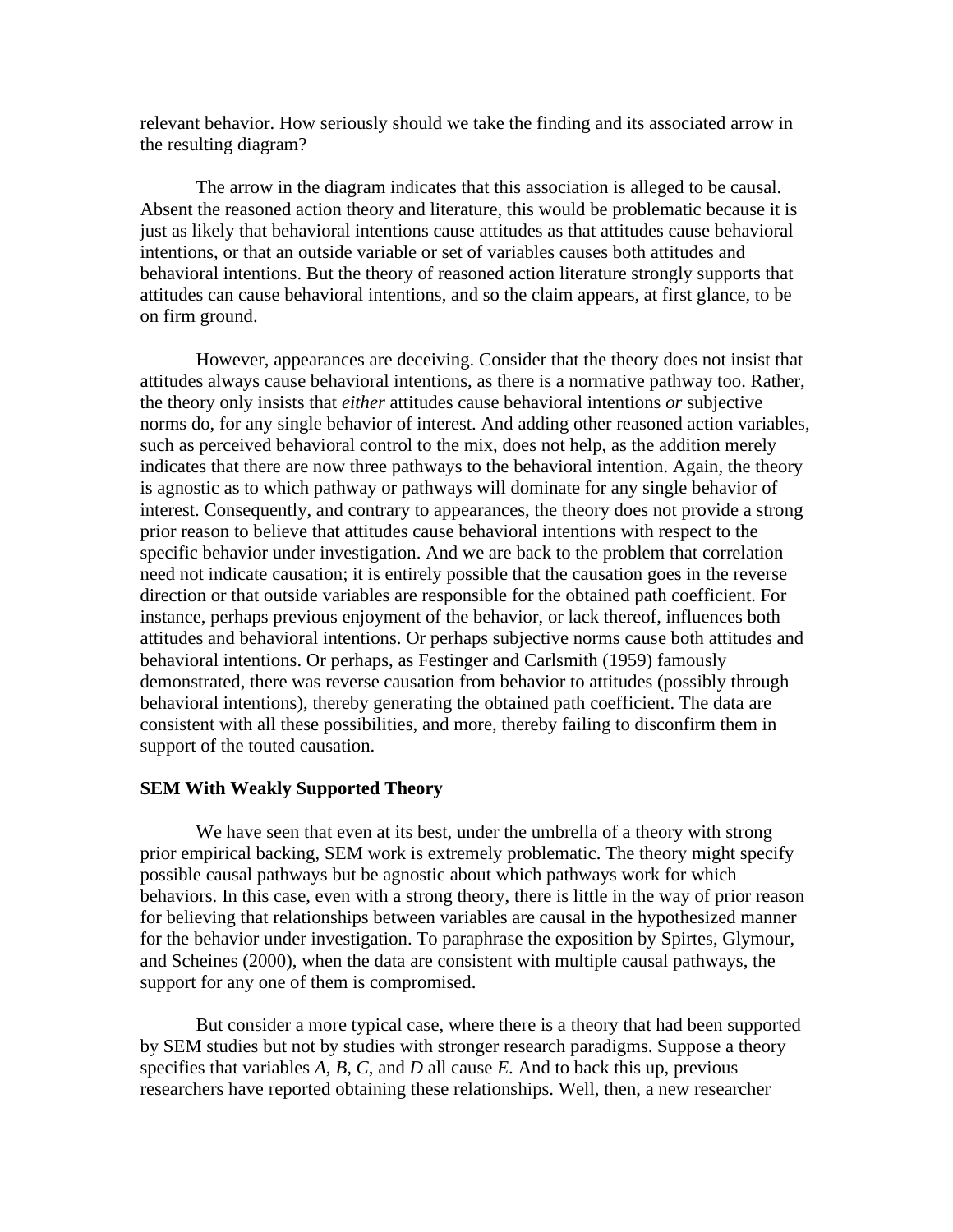measures all five variables and obtains path coefficients that support the presumed relationships. How strongly should we believe the data?

It depends on what we mean by "believe the data." Given that other researchers have found that *A*, *B*, *C*, and *D* all correlate with *E*, and that the new researcher has replicated, there is good reason to believe that the four relationships exist. However, believing that the relationships are there is not the same thing as believing that *A*, *B*, *C*, and *D* cause *E*. As usual, causation could be in the other direction or by outside variables. Invoking the theory is unconvincing here. Because support for the theory is based on previous SEM empirical work, using the theory to justify the present SEM work is tantamount to saying that previous SEM work justifies future SEM work. Or more briefly, SEM justifies SEM.

Thus, we have seen that even in best-case research, where there is a strong theory with empirical support from multiple research paradigms, SEM provides only a weak form of evidence for causation. And in typical research, where there is no strong prior theory but only a litany of supporting citations to previous SEM work, new SEM work provides yet weaker evidence for causation.

Finally, there are cases where the set of arrows and constructs in a SEM diagram *is* the theory. But it is blatantly vicious to argue that we should believe the SEM diagram because of the theory when the SEM diagram is the theory!

## **SEM with Just the Theory**

Imagine a theory that has not yet been tested. A researcher measures all the relevant variables and performs SEM on the correlational data. Without the theory, even SEM authorities would admit that conclusions about the extent of causation are unjustified, but many SEM aficionados would claim that the theory itself somehow justifies that which otherwise is blatantly unjustifiable. From this perspective, the foregoing subsections concerning strong or weak evidence for the theory could be considered to miss the point. Rather, because the theory itself specifies that which should be causal or not, performing SEM on correlational data, and drawing causal conclusions is justified.

Before addressing this issue, a quick reminder is in order. Most theories in the aviation literature are not as definite as the previous paragraph pretends. As we saw in the discussion about the theory of reasoned action, most theories specify paths that could be causal, but do not have to be. Therefore, it is useful to recall that it is one thing for a theory to demand a particular causal path, and quite another thing for a theory to permit a particular causal path. In the latter case, which is the most typical one, the obtained path coefficient, whatever the value happens to be, fails to strongly test the theory.

But let us take the highly atypical case where a theory demands an impressive path coefficient, and the path coefficient appears. There could be a temptation to say that the data strongly support the theory. But consider alternative explanations. Not only does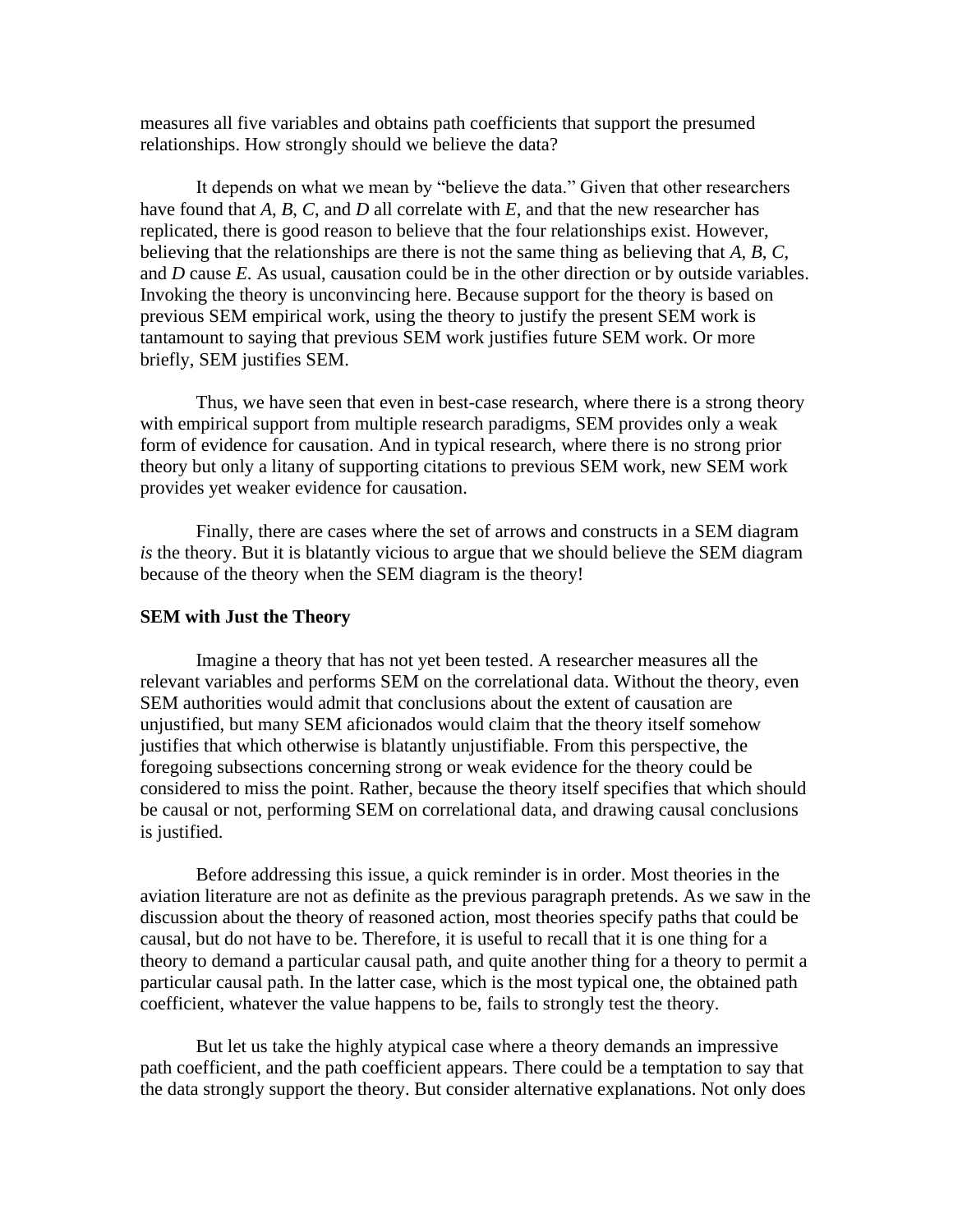it remain plausible that causation is in the reverse direction or due to outside variables, but there might be competing theories that also would make the prediction. In the context of a true experiment, a researcher could handle the problem by cleverly designing the experiment so that competing theories could be forced to make opposing predictions. In principle, such clever design could be applied to correlational studies too, but I know of no aviation papers where this has been done. One possible reason for the lack is that experimental paradigms may be more susceptible to cleverness of that sort than are correlational paradigms. A second possible reason may be that the mere fact that one is performing a correlational study may prime researchers to content themselves with measuring the variables specified by the theory, whereby the fact of performing an experimental study may prime researchers into cleverness about choices of what to manipulate and how to do it, to reduce the plausibility of competing possibilities.

The foregoing skepticism should not be taken as being anti-theory. On the contrary, theory is crucial to science. However, the mere fact that SEM applied to correlational data is in the context of a theory fails to negate the ubiquitous problems that plague correlational data. Moreover, it is worth remembering that there is no guarantee that the theory is true in the first place. If the theory is false, it hardly provides a strong case for treating an obtained path coefficient as causal. And if one is not sure about the truth status of the theory, to argue that (a) the theory supports the SEM diagram and (b) the SEM diagram supports the theory is unconvincing.

#### **External Validity**

The topic of external validity has received much focus in a variety of literatures (e.g., Calder, Phillips, & Tybout, 1981, 1982, 1983; Calder & Tybout, 1999; Epstein, 1979, 1980; Lin, Werner, & Inzlicht, 2021; Lynch, 1982, 1983, 1999; Manzi, 2012; Mook, 1983; Pearl & Mackenzie, 2018; Sears, 1986; Wintre, North, & Sugar, 2001). Most researchers consider internal validity to concern the extent to which the effect can be attributed to the putative cause whereas they consider external validity to concern generalization to different cultures, contexts, operationalizations, or other deviations from the original study paradigm. The foregoing discussion about causation, including that theory fails to be nearly as helpful as is popularly believed, can be considered to indicate that SEM internal validity is unimpressive. But does SEM external validity fare better?

We already have seen that path coefficients can be influenced by a host of factors, including reliability issues, validity issues, and so on. There were other concerns too, such as ready availability of alternative explanations, the lack of clarity about the meaning of causation in the first place, and the problem that there is no reason to expect within-participants analyses to be in concert with the between-participants analyses featured in practically all aviation SEM studies. And, on top of that, there is the problem that correlation need not imply causation, even when there is a theory. From the traditional perspective of a tradeoff between internal and external validity (Campbell et al., 1963; Cartwright, 2007; Lin et al., 2021), the internal validity problems might suggest that external validity should be impressive to balance them out. But this is not so.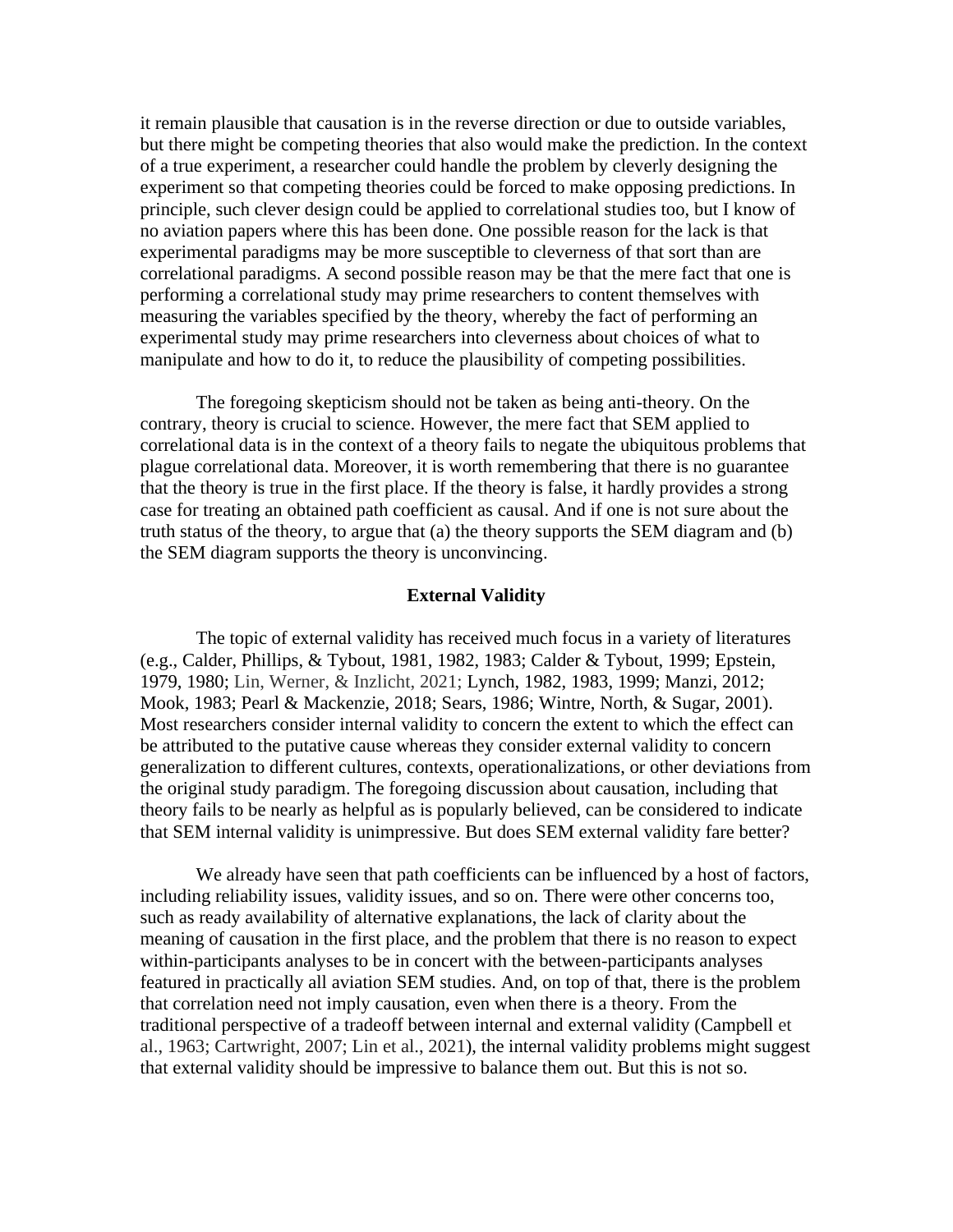Considering again the host of factors that can influence the path coefficients that aviation researchers obtain, how likely is it that similar path coefficients would be obtained upon replication attempts in different cultures, contexts, operationalizations, and so on? If different measures are used, these likely would have different reliabilities or validities, thereby resulting in different path coefficients. Moreover, there is no reason to expect path coefficients obtained with one population of pilots, trainers, or airline companies, even ignoring reliability and validity issues, to be obtained with different ones.

Nor does theory come to the rescue. It could be that a researcher uses SEM to obtain a finding consistent with a theory, but that a finding is consistent with a theory is not the same as having the theory demand that finding. The example of finding of a path coefficient between attitudes and behavioral intentions is a case in point. Although the finding is consistent with the theory, it is not demanded by the theory. And this lack of demand compromises that the theory provides a sound reason to assume attitudes cause behavioral intentions with respect to the single behavior at hand. Nor does the theory provide much reason to assume that attitudes cause behavioral intentions with respect to other behaviors, cultures, operationalizations, and so on. The best that could be said is that the theory provides reasons for suspecting that attitudes might cause behavioral intentions, for various behaviors, but that is far from providing a sound reason for concluding that this must be so for the behaviors of current interest, or for generalizing across cultures, contexts, and so on.

Then, too, there is the issue of that which we wish to generalize. One answer might be that we wish to generalize the theory. But this potential answer is problematic. Firstly, if the theory is being used to justify the model that comes out of SEM, it is circular to then use the model to justify the theory. Secondly, the model is not capable of increasing the generalizability of the theory because generalization is an issue that goes well beyond statistics. Rather, demonstrating generalizability requires performing studies with different cultures, contexts, operationalizations, and so on.

Or the idea might be to generalize the models that come out of SEM. But this does not work either unless one can show that similar path coefficients are obtained with different cultures, contexts, operationalizations, and so on. It is possible to misinterpret this statement by considering generalizability successful if a statistically significant path coefficient is obtained in studies performed in different cultures. However, this is not so. For example, suppose that the path coefficient equals 0.1 ( $n = 1,000$ ;  $p < 0.05$ ) in Culture A whereas it equals 0.90 ( $n = 1,000$ ;  $p < 0.05$ ) in Culture B. Although there is statistical significance in both cultures, the coefficients differ wildly. We have already seen that significance testing applied to SEM is contraindicated, and the present example reinforces that point. Looking at the actual coefficients, instead of attending only to *p*values, renders obvious that, under SEM definitional fiat, there is not much causation going on in Culture A whereas there is much causation going on in Culture B. Although most researchers would consider the example to be one supporting generalizability, due to the successful significance tests, attention to the coefficients themselves demonstrates a generalizability failure. Worse yet, if we abandon definitional fiat, then it is unclear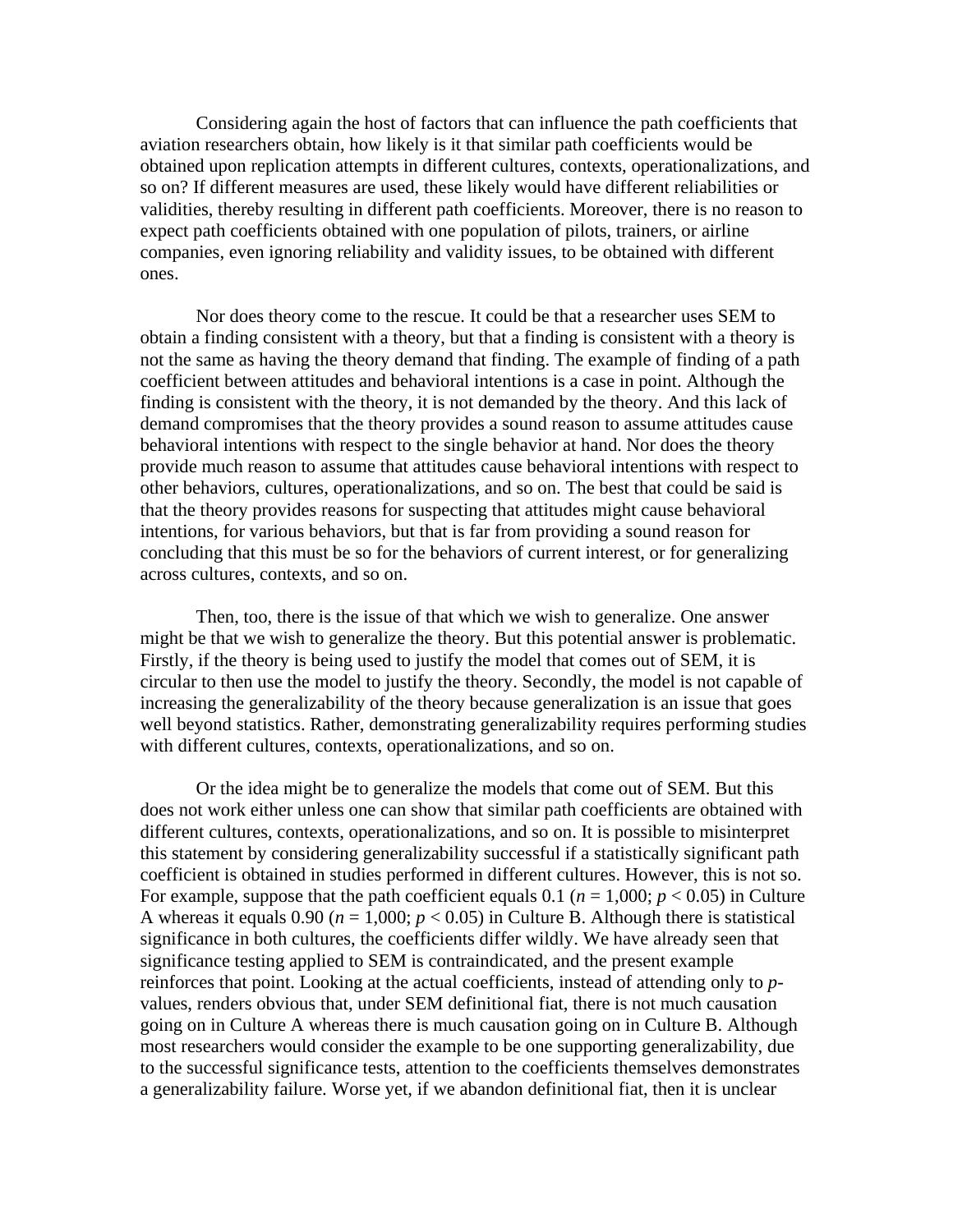whether zero, one, or two of the coefficients has anything to do with causation whatsoever.

Finally, a ubiquitous generalizability issue regards sampling precision. In general, the larger the sample size, the better the sample statistics estimate the corresponding population parameters (Trafimow, 2019b). However, as McQuitty (2004; 2018) famously asserted, if the sample size is too large, then tenable models created by SEM are likely to be rejected by significance testing. Hence, McQuitty suggested that SEM researchers restrict themselves to moderate sample sizes. Although this advice is good from the point of view of not rejecting models, it necessarily reduces how well sample path coefficients estimate population ones (Trafimow et al., 2021); in general, researchers tend to use sample sizes that are insufficient to provide precise estimates of corresponding population parameters (Trafimow & Myüz, 2019; Trafimow, Hyman, & Kostyk, 2020; Trafimow et al., 2021). To the extent that researchers comply with standard SEM advice pertaining to sample sizes, such compliance serves to decrease generalizability.

In summary, external validity is always a difficult issue, regardless of research paradigms. Applying SEM to correlational data does not increase external validity unless the study is performed in different contexts or cultures, with different operationalizations of the constructs, and so on. Nor does obtaining statistically significant findings across contexts, cultures, operationalizations, and so on necessarily support generalization. It is necessary to look at the actual coefficients and determine how similar or different they are. There is never a shortcut to external validity, and going the SEM route does not provide one either.

# **Items I Am Not Saying**

To prevent misinterpretation, it is important to be clear about what I am not saying. To recapitulate, I am saying the following about SEM applied to correlational data to arrive at causal conclusions: the SEM definition of causation is not useful; SEM causation does not translate well to other causation conceptions; abandoning causation by definitional fiat renders SEM an extremely poor grade of evidence for causation, even when there is a theory, and no matter whether the theory has received strong, weak, or no support previously; SEM fails to provide the extent of the causation, even under the generous assumption that causation is there; and SEM is no more externally valid than other research paradigms, so an appeal to external validity fails to save SEM from the aforementioned limitations. However, I am not saying the following.

1. *Confusing SEM as a statistical technique with SEM as a research paradigm*. The present claim is not that there is anything wrong with SEM as a statistical method. It is possible to conceptualize many standard statistical procedures as being subsumed by SEM. For example, one can use SEM, as a statistical technique, to analyze data obtained from true experiments too, not just correlational designs. Rather, the present complaint is with SEM as a research philosophy that claims to render causation from correlational data.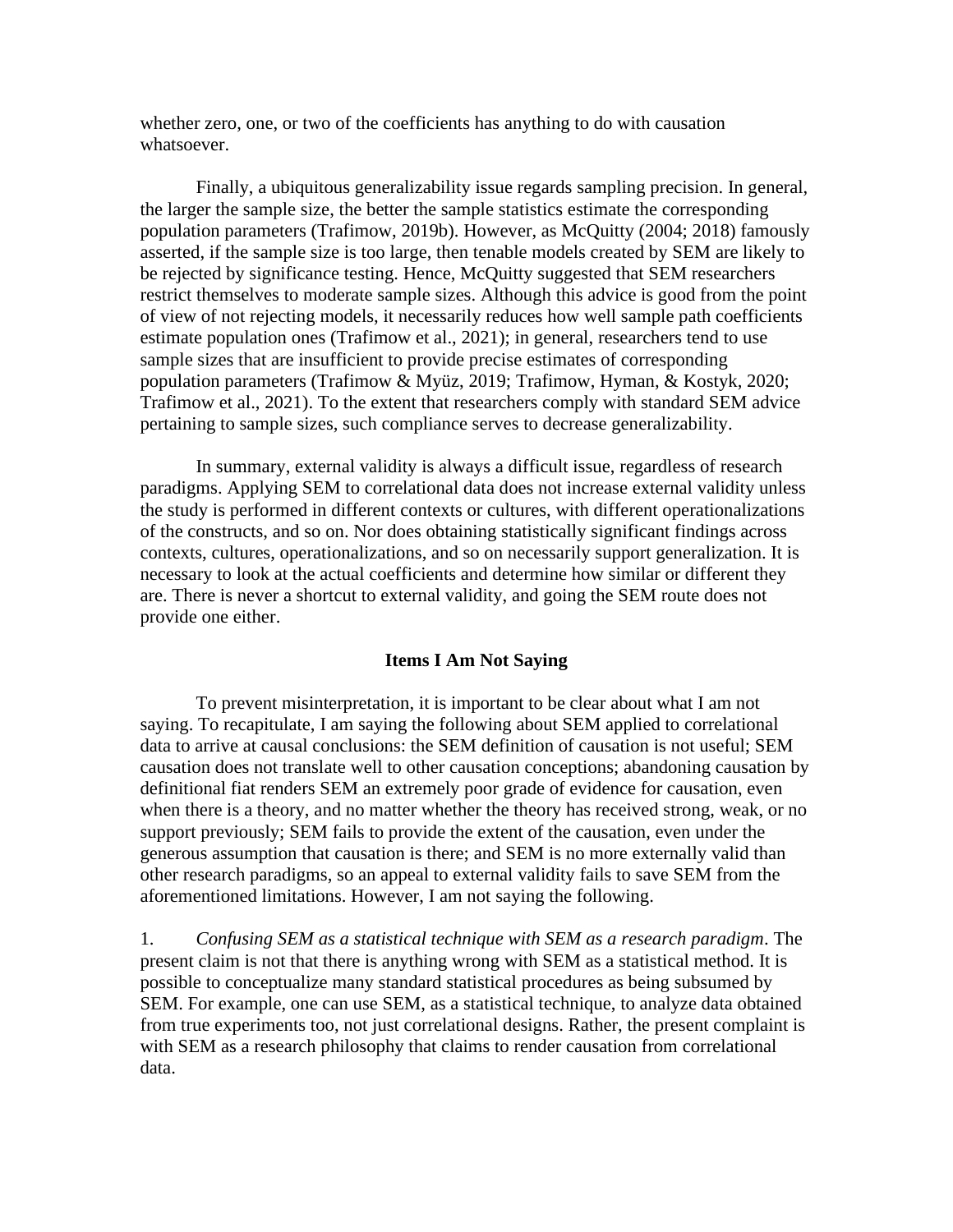2. *Denigrating Theory*. The foregoing argument that theory fails to justify SEM is not meant to denigrate the value of theory in science. Theory is very important for a variety of reasons pertaining to explanation, prediction, control, and others. However, that theory is important, in general, is different from saying that theory justifies SEM. It is possible for theory to be important even though it does not justify SEM as it is used in aviation research, and that is the present position.

3. *Reduction to Two Choices*. Under the notion that definitive causation, in an absolute sense, is impossible to demonstrate, it might be tempting to construe the present argument in the context of a misleading dichotomy. That is, one never draws causal conclusions because the study is never definitive, or one is not thusly bound, in which case it is fine to draw causal conclusions from nondefinitive analyses. Or to put it in the form of a pointed question: If one refuses to draw causal conclusions because of the SEM limitations, should not one avoid drawing causal conclusions from experiments too, that also have limitations? But such dichotomous thinking ignores that there are degrees of quality of evidence. In a gold-standard experiment, the evidence for causation is much stronger than in SEM paradigms in aviation. Therefore, although even a gold-standard experiment is not definitive, due to the impossibility of only manipulating one construct, it might not be unreasonable to draw causal conclusions. An effect in a gold-standard experiment strongly implies that the effect on the dependent variable is due to the manipulation, though there can be arguments about precisely what construct was manipulated. For example, in the famous Festinger and Carlsmith (1959) study, the authors manipulated the amount of money paid to participants to lie about the interestingness of the experiment and interpreted this as a cognitive dissonance manipulation. In contrast, Bem (1967) interpreted it as a self-perception manipulation. Although it may not be clear that either party's interpretation is correct, there is consensus, at least, that the manipulation causes the effect. In contrast, for SEM research, it is unreasonable to draw causal conclusions of any sort, absent strong prior justification for them. And if there is strong prior justification for the causal conclusions one wishes to draw, then the SEM research cannot be transformative in the sense of instigating belief change.

4. *Claiming that Aviation Research is Uniquely Bad*. My focus on aviation research is not because I believe that aviation research is uniquely bad; rather, SEM applied to correlational data to draw causal conclusions is bad wherever it is used. It is just as bad in management, marketing, social psychology, and others, as it is in aviation. However, as the present journal is an aviation journal, there is an opportunity to use the aviation field to make important points about SEM, which is the larger goal. My hope is that aviation researchers benefit but that researchers in other fields benefit too.

5. *Being Mistakenly Unbalanced*. It is true that the present presentation focuses on the negative, but for good reason. Specifically, the sociological fact of the matter is that SEM is rapidly gaining in popularity thereby implying that people know about the benefits of feasibility and ease of use. The problem is that, as described throughout, SEM provides evidence of extremely poor quality with respect to causation, and few researchers understand just how poor the quality of evidence really is. A potential counter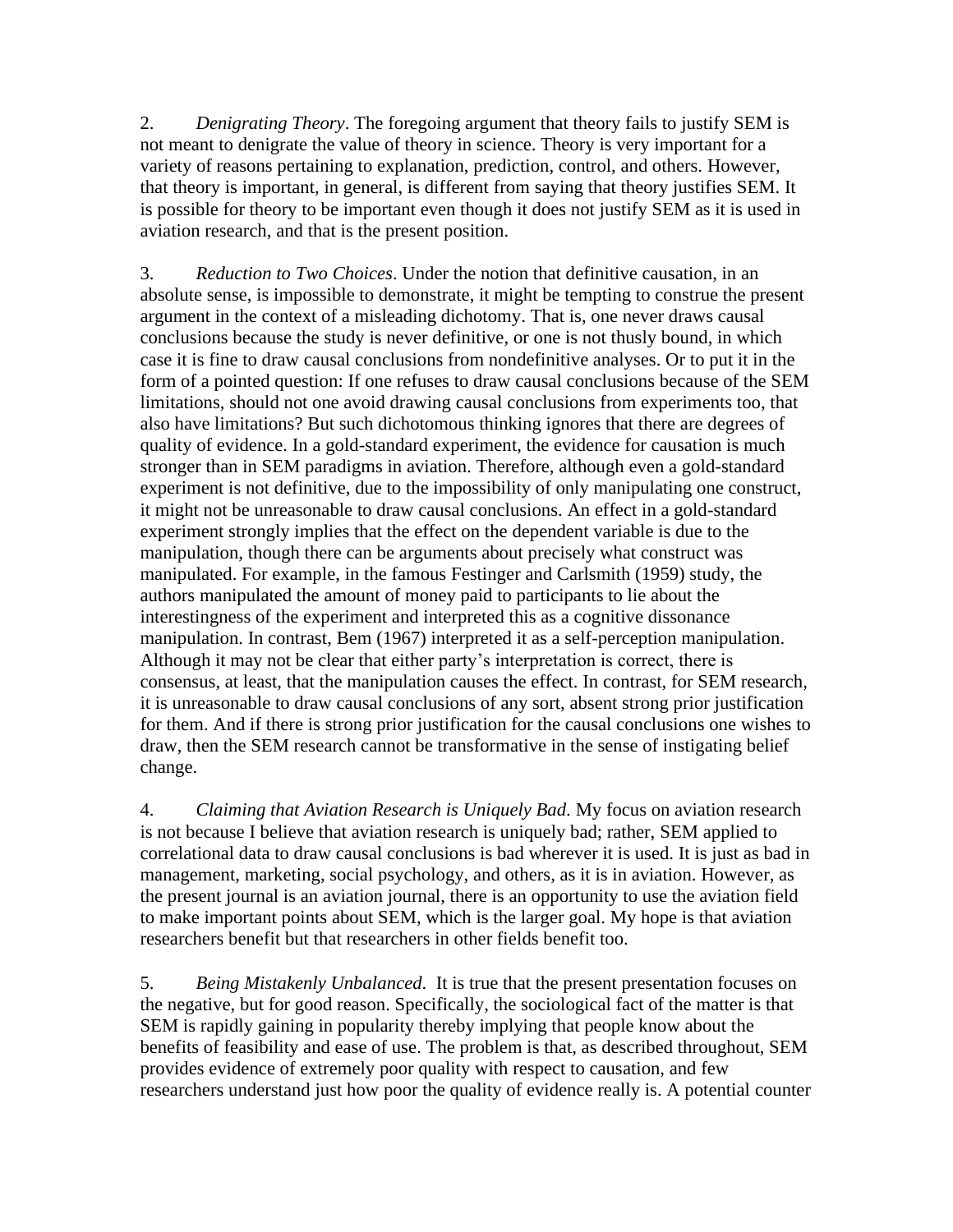is that SEM has been used successfully in other fields, so it ought to be possible to use it successfully in aviation too. However, the basic premise that SEM has been used successfully in other fields is wrong, depending on how one defines *success*. An extremely close and critical look at the zillions of publications in areas where SEM has allegedly been used successfully suggests that the truth of the matter is that the typical effect of SEM is to induce researchers to come to unjustified conclusions. A perusal of such papers suggests a potential argument that SEM results in no benefit above and beyond the correlation matrix or simple regression analyses. In fact, to the extent that SEM diagrams promote unjustified causal conclusions, it is easy to assert that including these diagrams causes harm relative to not including them. Of course, if one defines success as when the researcher obtains grants and publications, then SEM is extremely successful, but that is not the definition to which researchers ought to subscribe.

6. *Correlational Methods More Generally*. One previous reader felt that the foregoing exposition implies that other correlational methods are better than SEM. But of course, this is not so. Other correlational methods are subject to the foregoing criticisms too, but with an important exception. To see this, suppose that an aviation researcher finds that attitudes are correlated with intentions to seek pilot training. Well, then, for a zero-order correlation, there might be less of a temptation to draw a causal conclusion and fall into the traps discussed earlier. In contrast, if this relationship is part of a larger SEM diagram, that includes an arrow from attitudes to intentions, then the temptation to draw a causal conclusion is tantamount to irresistible. The arrow itself implies causation!

7. *Construct Validity Is Unimportant*. A previous reader felt that the glory of SEM is in demonstrating construct validity and that the foregoing exposition fails to recognize that, but rather presumes that construct validity is unimportant. So, let us consider construct validity. If we return to the original construct validity piece by Cronbach and Meehl (1955), they clarified that researchers obtain construct validity by demonstrating matches between theoretical and empirical relations. Over multiple studies, with each study demonstrating such correspondences, researchers in a particular domain can establish a nomological network of theoretical and empirical relations. The nomological network simultaneously supports the theory and that the measures of the constructs are valid, i.e., construct validity. Unfortunately, however, most SEM researchers seem to feel that establishing a nice factor structure with respect to indicators and latent variables in a single study is equivalent to establishing construct validity. Obviously, however, it is not unless one substantially waters down the meaning of construct validity from the traditional Cronbach and Meehl sense. A complete discussion of construct validity, including the issue of whether it is the most important type of validity, is far beyond present scope. But the present paragraph about construct validity should be sufficient to demonstrate that construct validity is not about a particular statistical technique, or even about relations between latent variables and their indicators, but about correspondences between theoretical and empirical relations. Establishing a nice factor structure involving latent variables and indicators completes only a small corner of a very large construct validity mosaic. It is unfortunate that many SEM researchers fail to understand that until they establish a nomological network of theoretical and empirical relations, they have not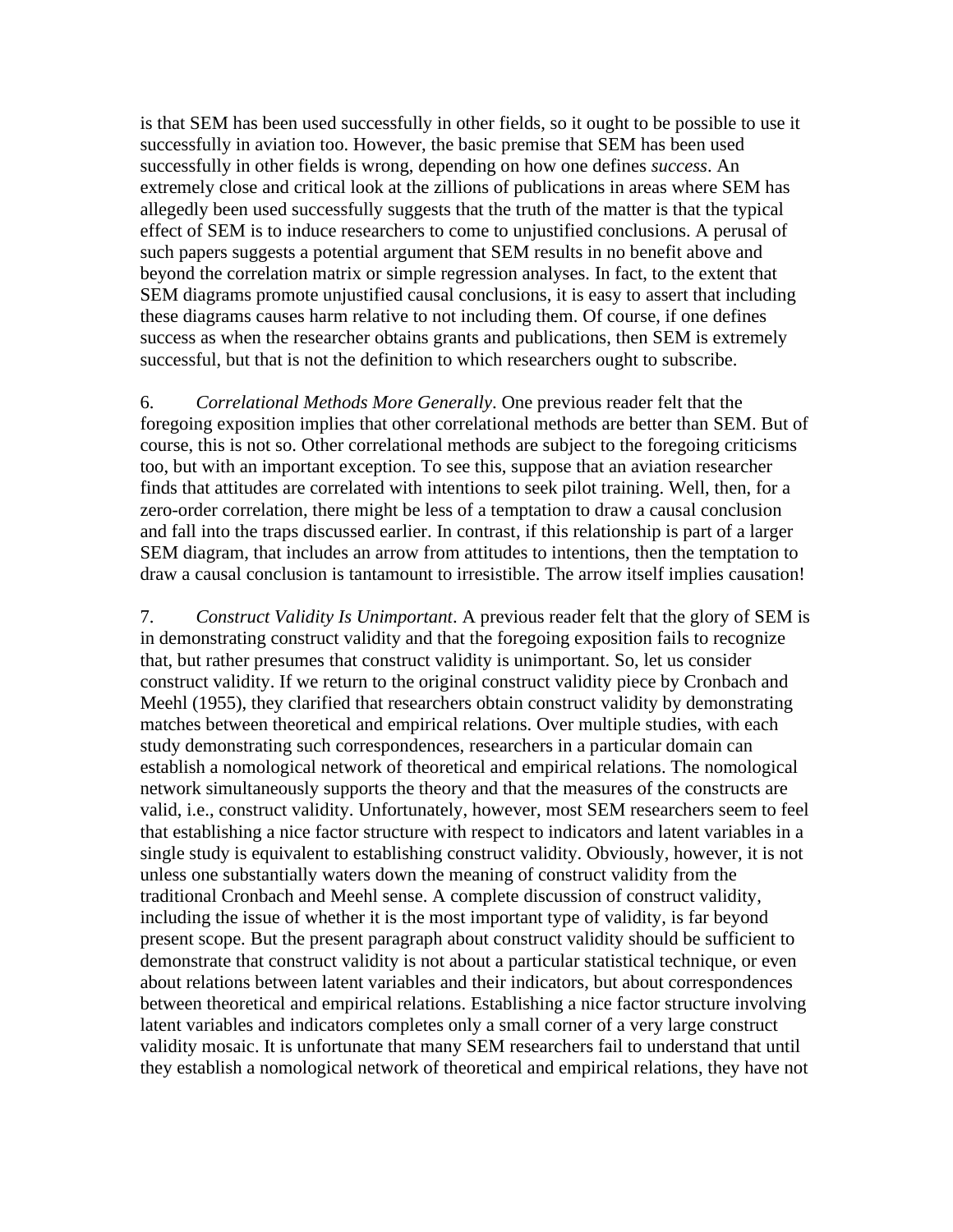demonstrated construct validity. It is very difficult to establish construct validity in a single study, whether it is a gold standard experimental study or a SEM study.

8. *Nothing We Do Is Worth Doing*. That there are many problems with the field should not be exaggerated to mean that nothing is worth doing. For the sake of intellectual honesty, I would agree that much that has been published was not worth doing, but this is not equivalent to advocating punting on third down. On the contrary, there is much that is worth doing. For one thing, there is nothing wrong with performing correlational work if accompanied by modesty about the conclusions. To reuse a previous example, if a researcher finds that attitudes and behavioral intentions to engage in pilot training are correlated, the finding may be useful even without attributing causation. The researcher might invent multiple theories to explain the finding and then test them against each other. The test might be in the form of a gold standard experiment, but it might be in the form of a correlational study too. Suppose that one explanation is that attitude causes behavioral intention whereas another explanation is that subjective norm causes both. To go the experimental route, one might manipulate attitudes and get an effect on behavioral intentions in Experiment 1 and manipulate subjective norms in Experiment 2 with no effects on attitudes or behavioral intentions. This would constitute fairly strong evidence in favor of the former over the latter explanation. But a correlational paradigm could be used too. Imagine that the researcher measures attitudes, subjective norms, and behavioral intentions and obtains a strong correlation between attitudes and behavioral intentions but not between subjective norms and either attitudes or behavioral intentions. That pattern of correlations would provide a fairly strong case that one explanation is better than the other. In turn, if one is designing an advertisement to induce people to take pilot training, the additional research, whether correlational or experimental, might provide a sufficient reason to focus on attitude change as opposed to focusing on subjective norm change. Thus, there is much that is worth doing, but it requires the difficult cognitive work of generating and testing alternative explanations for correlational findings. An unfortunate side effect of the increasing dominance of SEM is that it provides a too-good-to-be-true solution that discourages aviation researchers from generating and testing alternative possibilities.

# **Conclusion**

Because true experiments are difficult to perform and are even more difficult to perform when one is interested in mediation, it is understandable that aviation researchers desire a more feasible research paradigm. As we saw in the introduction, SEM studies in aviation tend to be based on correlational designs where the researcher simply measures the variables of concern, with the SEM program doing the heavy lifting of providing path coefficients, significance tests, model fitness statistics, and so on. There can be little doubt that the SEM way to perform research is the easy way, relative to true experiments. But easiness is not the issue of present concern. Rather, the issue of present concern is whether SEM paradigms in aviation provide strong evidence either for causation or, once causation is assumed, the extent of the causation. Unfortunately, we have seen that neither is so. SEM analyses provide a very weak form of evidence for causation, which is why SEM authorities repeatedly state the importance of having strong prior evidence for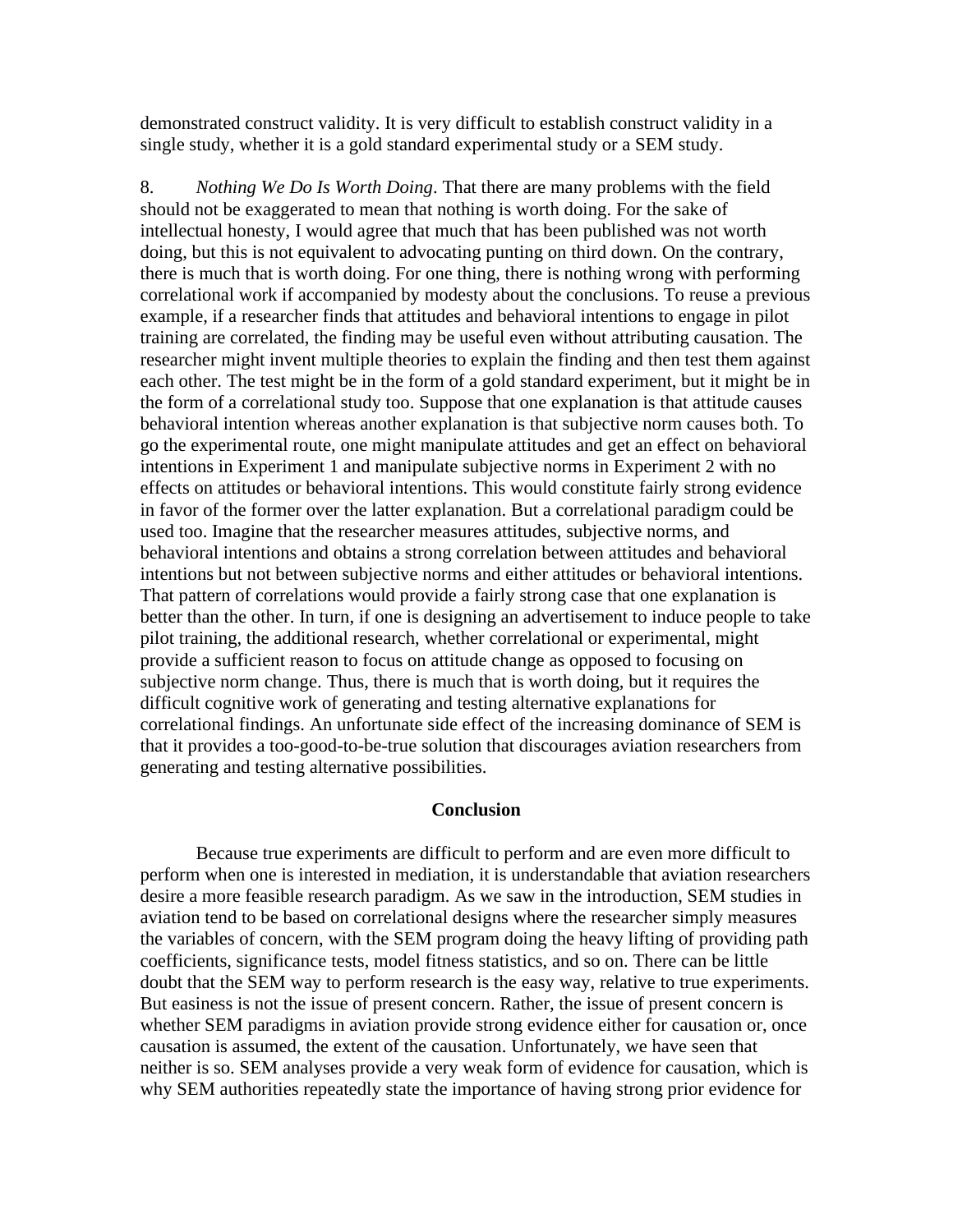causation. However, we also have seen that the path coefficients are uninformative about the degree of causation because SEM-defined causation is not commensurable with other causation conceptions, such as the interventionist conception that provides the foundation for true experimental research.

Nor does it help that even when aviation researchers are cautious about making causal claims based on correlational data, they nevertheless bring causation in through the back door when making recommendations for pilot training, interventions, or policy. Without a belief in causation, there would be little reason to believe that such recommendations would work. That there is inevitably some sort of recommendation in the discussion section shows that researchers are drawing causal conclusions even when being cautious in the introduction. In addition, that SEM diagrams have arrows further indicates that causation is being touted, no matter how careful the language. This is too bad. It is understandable that when experiments are not feasible, researchers would resort to correlational research paradigms. But they should not deceive themselves about the quality of the evidence: it is extremely weak. In those case where it is possible to perform true experiments, but difficult, researchers should make the effort and perform the true experiments. Recognizing that researchers need to publish for the sake of their careers, they are unlikely to follow this recommendation. But at least they could avoid deceiving themselves, and others, by imputing causation when there is so little reason to do so. Moreover, instead of making unjustified recommendations for intervention, policy changes, and so on, researchers could expend more cognitive effort generating competing explanations that could then be tested against each other in future research, whether that research is experimental, correlational, or follows some other paradigm.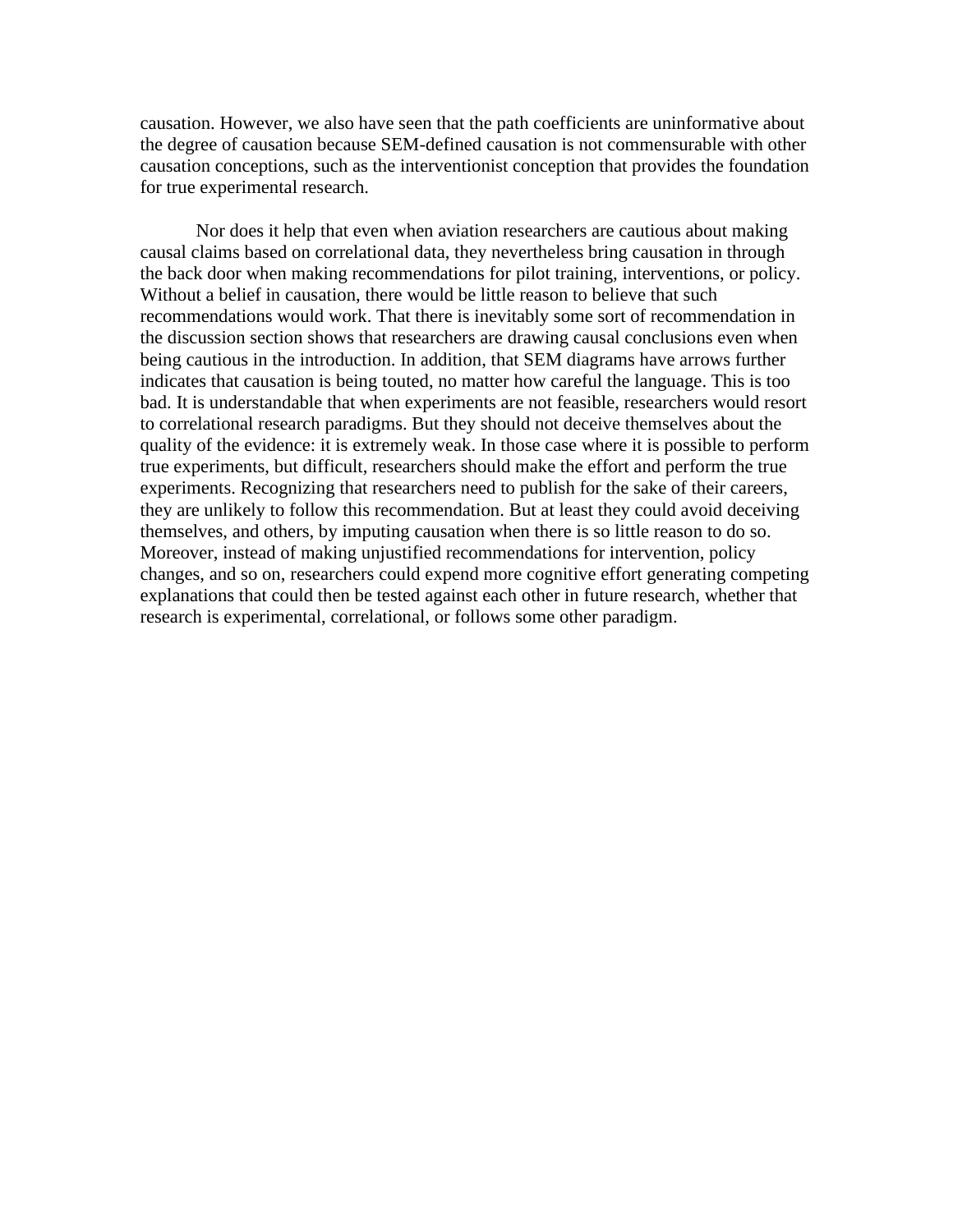#### References

Ajzen, I. (1988). *Attitudes, personality, and behavior*. Dorsey.

- Ajzen, I. (1991). The theory of planned behavior. *Organizational Behavior and Human Decision Processes*, *50*(2), 179-211. https://doi.org[/10.1016/0749-](https://www.researchgate.net/deref/http%3A%2F%2Fdx.doi.org%2F10.1016%2F0749-5978(91)90020-T?_sg%5B0%5D=gtRII5RxT2e4Eg3mSKPF6MvOMfvQ1rRqONiaEWYHrM9rHQCxVj7mijoSjslu7y8niy7NOU0trydYlEqVsirYIXHlAA.MwXsUgnYX6YAGq7VnQpRnBKuO_ugIW4Tk4BqxcvteQFJOI-GxN40KH1GlSIAytYihiLpCHxaxwt8So6XHo5waA) [5978\(91\)90020-T](https://www.researchgate.net/deref/http%3A%2F%2Fdx.doi.org%2F10.1016%2F0749-5978(91)90020-T?_sg%5B0%5D=gtRII5RxT2e4Eg3mSKPF6MvOMfvQ1rRqONiaEWYHrM9rHQCxVj7mijoSjslu7y8niy7NOU0trydYlEqVsirYIXHlAA.MwXsUgnYX6YAGq7VnQpRnBKuO_ugIW4Tk4BqxcvteQFJOI-GxN40KH1GlSIAytYihiLpCHxaxwt8So6XHo5waA)
- Ajzen, I., & Fishbein, M. (1980). *Understanding attitudes and predicting social behavior.*  Prentice-Hall.
- Bem, D. J. (1967). Self-perception: An alternative interpretation of cognitive dissonance phenomena. *Psychology Review*, *74*(3), 183- 200. [https://doi.org/10.1037/h0024835](https://psycnet.apa.org/doi/10.1037/h0024835)
- Berk, R. A., & Freedman, D. A. (2003). Statistical assumptions as empirical commitments. In T. G. Blomberg & S. Cohen (Eds). *Law, punishment, and social control: Essays in honor of Sheldon Messinger* (2nd Ed, pp. 235–254). Aldine de Gruyter.
- Bollen, K. A., & Pearl, J. (2013). Eight myths about causality and structural equation models, in S. L. Morgan (Ed.), *Handbook of Causal Analysis for Social Research* (pp. 301-328). Netherlands: Springer.
- Borsboom, D., Mellenbergh, G. J., & van Heerden, J. (2004). The concept of validity. *Psychological Review*, *111*(4), 1061-1071. https://doi.org/10.1037/0033- 295X.111.4.1061
- Bradley, M. T., & Brand, A. (2016). Significance testing needs a taxonomy: Or how the Fisher, Neyman-Pearson controversy resulted in the inferential tail wagging the measurement dog. *Psychological Reports*, *119*(2), 487-504. doi: 10.1177/0033294116662659
- Byrne, B. M. (2013). *Structural equation modeling with Mplus: Basic concepts, applications, and programming*. Routledge.
- Calder, B. J., Phillips, L. W., & Tybout, A. M. (1981). Designing research for application. *Journal of Consumer Research*, *8*(2), 197-207. https://doi.org/10.1086/208856
- Calder, B. J., Phillips, L. W., & Tybout, A. M. (1982). The concept of external validity. *Journal of Consumer Research*, *9*(3), 240-244. https://doi.org[/10.1086/208920](https://www.researchgate.net/deref/http%3A%2F%2Fdx.doi.org%2F10.1086%2F208920)
- Calder, B. J., Phillips, L. W., & Tybout, A. M. (1983). Beyond external validity. *Journal of Consumer Research*, *10*(1), 112-114. https://doi.org/10.1086/208950
- Calder, B. J., & Tybout, A. M. (1999). A vision of theory, research, and the future of business schools. *Journal of the Academy of Marketing Science*, *27*(3), 359-366. https://doi.org[/10.1177/0092070399273006](https://www.researchgate.net/deref/http%3A%2F%2Fdx.doi.org%2F10.1177%2F0092070399273006)
- Campbell, D. T., Stanley, J. C., & Gage, N. L. (1963). *Experimental and quasiexperimental designs for research.* Houghton, Mifflin and Company.
- Cartwright, N. (2007). *Hunting causes and using them: Approaches in philosophy and economics*. Cambridge University Press.
- Davis F. D., Bagozzi, R.P., Warshaw, P. R. (1989). User acceptance of computer technology: A comparison of two theoretical models. *Management Science*, *35*(8), 982–1003. doi: 10. 1287/ mnsc.35.8. 982
- Epstein, S. (1979). The stability of behavior I. On predicting most of the people much of the time. *Journal of Personality and Social Psychology*, *37*(7), 1097-1126.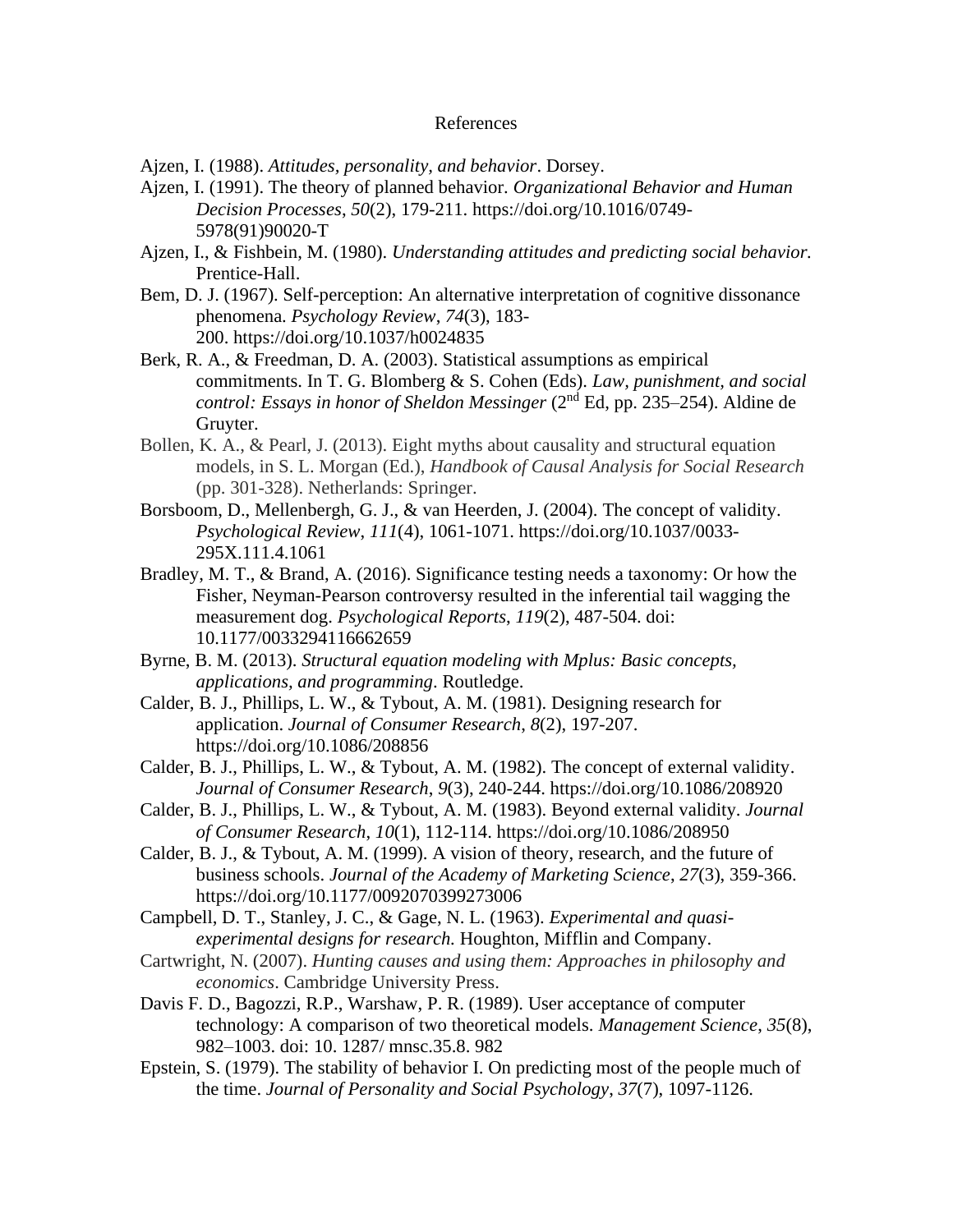https://doi.org[/10.1037/0022-3514.37.7.1097](https://www.researchgate.net/deref/http%3A%2F%2Fdx.doi.org%2F10.1037%2F0022-3514.37.7.1097)

- Epstein, S. (1980). The stability of behavior II. Implications for psychological research. *American Psychologist*, *35*(9), 790-806. https://doi.org[/10.1037/0003-](https://www.researchgate.net/deref/http%3A%2F%2Fdx.doi.org%2F10.1037%2F0003-066X.35.9.790) [066X.35.9.790](https://www.researchgate.net/deref/http%3A%2F%2Fdx.doi.org%2F10.1037%2F0003-066X.35.9.790)
- Festinger, L., & Carlsmith, J. M. (1959). Cognitive consequences of forced compliance. *Journal of Abnormal and Social Psychology*, *58*(2), 203–10. doi: 10.1037/h0041593
- Fishbein, M. (1963). An investigation of the relationships between beliefs about an object and the attitude toward that object. *Human Relations*, *16*, 233-239.
- Fishbein, M. (1967). Attitude and the prediction of behavior. In M. Fishbein (Ed.), *Readings in attitude theory and measurement* (pp.477-492). Wiley.
- Fishbein, M. (1980). Theory of reasoned action: Some applications and implications. In H. Howe & M. Page (Eds.), *Nebraska Symposium on Motivation, 1979* (pp.65- 116). University of Nebraska Press.
- Fishbein, M., & Ajzen, I. (1975). *Belief, attitude, intention and behavior: An introduction to theory and research*. Addison-Wesley.
- Fishbein, M., & Ajzen, I. (2010). *Predicting and changing behavior: The reasoned action approach*. Psychology Press (Taylor & Francis).
- Fussell, S. G., & Truong, D. (2020). Using virtual reality for dynamic learning: an extended technology acceptance model. *Virtual Reality*. https://doi.org/10.1007/s10055-021-00554-x
- Grice, J. W., Cohn, A., Ramsey, R. R., & Chaney, J. M. (2015). On muddled reasoning and mediation modeling, *Basic and Applied Social Psychology*, *37*(4), 214-225. doi: 10.1080/01973533.2015.1049350
- Gulliksen, H. (1987). *Theory of mental tests*. Hillsdale, NJ: Lawrence Erlbaum Associates.
- Heise, D. R. (1975). *Causal analysis*. New York: John Wiley & Sons.
- Hirschauer, N., Grüner, S., Mußhoff, O., Becker, C., & Jantsch, A. (2020). Can *p*-values be meaningfully interpreted without random sampling? *Statistics Surveys*, *14*, 71- 91. doi: 10.1214/20-SS129
- Hu, L. T., & Bentler, P. M. (1999). Cutoff criteria for fit indexes in covariance structure analysis: Conventional criteria versus new alternatives. *Structural Equation Modeling: A Multidisciplinary Journal*, *6*(1), 1-55. https://doi.org/10.1080/10705519909540118
- Jarvis, C. B., MacKenzie, S. B., & Podsakoff, P. M. (2003). A critical review of construct indicators and measurement model misspecification in marketing and consumer research. *Journal of Consumer Research*, *30*(2), 199-218. https://doi.org/10.1086/376806
- Jenatabadi, H. S., & Ismail, N. A. (2014). Application of structural equation modelling for estimating airline performance. *Journal of Air Transport Management*, *40*, 25- 33. doi: 10.1016/j.airtraman.2014.05.005
- Jöreskog, K. G., & Sörbom, D. (1993). *LISREL 8: Structural equation modeling with the SIMPLIS command language*. Scientific Software International.
- Kenny, D. (1979). *Correlation and causality*. New York: John Wiley & Sons.
- Kline, R. B. (2015) The mediation myth. *Basic and Applied Social Psychology*, *37*(4), 202-213.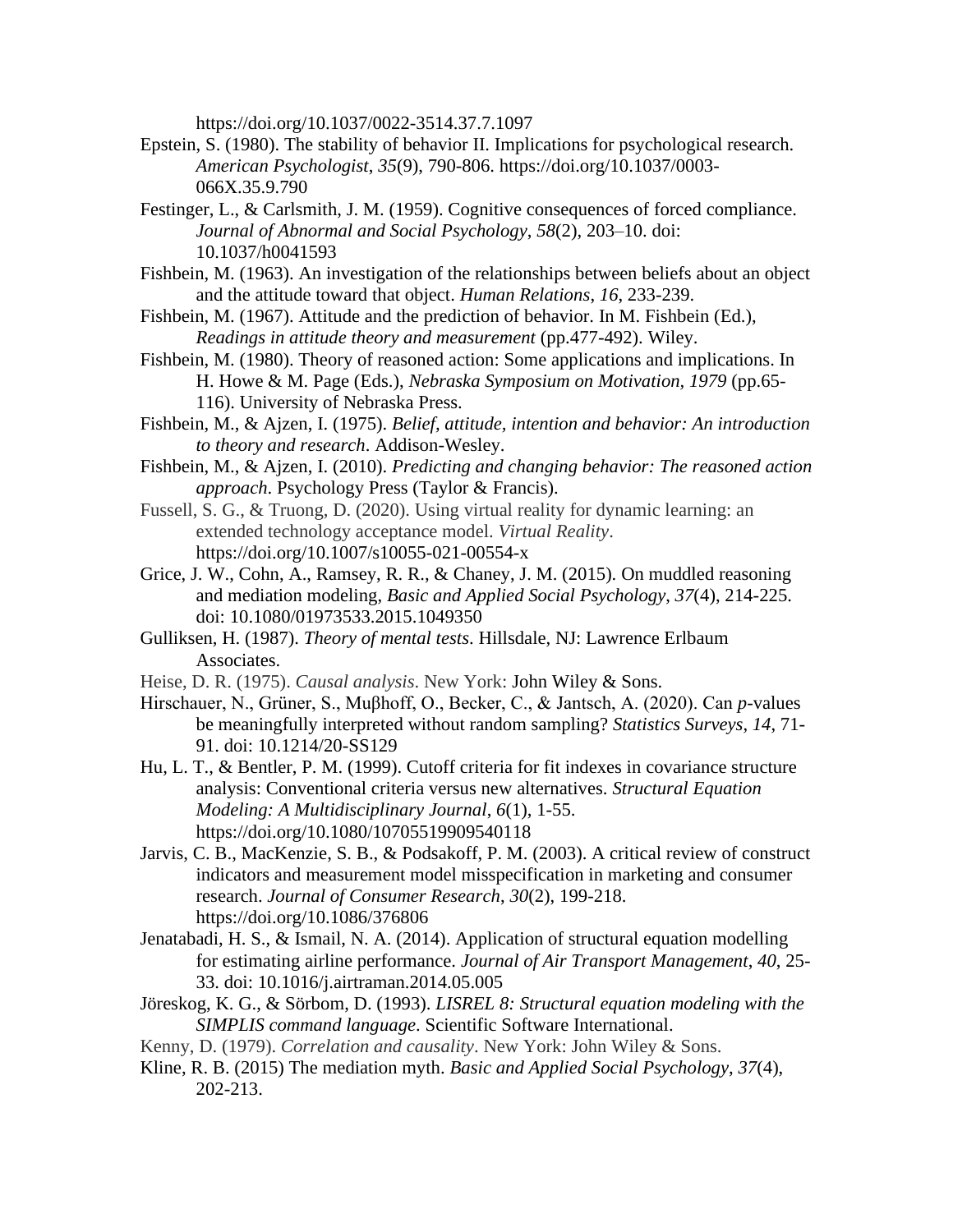doi: 10.1080/01973533.2015.1049349

- Lin, H., Werner, K. M., & Inzlicht, M. (2021). Promises and perils of experimentation: The mutual-internal-validity problem. *Perspectives on Psychological Science*, *16*(4), 854-863. doi: 10.1177/1745691620974773
- Lynch, J. G., Jr. (1982). On the external validity of experiments in consumer research. *Journal of Consumer Research*, *9*(3), 225-239. https://doi.org/10.1086/208919
- Lin, H., Werner, K. M., & Inzlicht, M. (2021). Promises and perils of experimentation: The mutual-internal-validity problem. *Perspectives on Psychological Science*, *16*(4), 854-863. doi: 10.1177/1745691620974773
- Lord, F. M., & Novick, M. R. (1968). *Statistical theories of mental test scores*. Reading, MA: Addison-Wesley.
- Lynch, J. G., Jr. (1983). The role of external validity in theoretical research. *Journal of Consumer Research*, *10*(1), 109-111. https://doi.org/10.1086/208949
- Lynch, J. G., Jr. (1999). Theory and external validity. *Journal of the Academy of Marketing Science*, *27*(3), 367-376. https://doi.org[/10.1177/0092070399273007](https://www.researchgate.net/deref/http%3A%2F%2Fdx.doi.org%2F10.1177%2F0092070399273007)
- MacKenzie, S. B. (2003). The dangers of poor construct conceptualization. *Journal of the Academy of Marketing Science*, *31*(3), 323-326. https://doi.org/10.1177/0092070303031003011
- Mackie, J. L. (1974). *The cement of the universe: A study of causation*. Oxford: Oxford University Press.
- Manzi, J. (2012). *Uncontrolled: The surprising payoff of trial-and-error for business, politics, and society*. New York, N. Y.: Basic Books.
- McQuitty, S. (2004). Statistical power and structural equation models in business research. *Journal of Business Research*, *57*(2), 175–183. https://doi.org/10.1016/ S0148-2963(01)00301-0.
- McQuitty, S. (2018). Reflections on "Statistical power and structural equation models in business research". *Journal of Global Scholars of Marketing Science*, *28*(3), 272– 277. https://doi.org/10.1080/21639159.2018.1434806.
- Molenaar, P. C. M. (2004). A manifesto on psychology as idiographic science: Bringing the person back into scientific psychology, this time forever. *Measurement*, *2*, 201-218.
- Molenaar, P. C. M. (2008). Consequences of the ergodic theorems for classical test theory, factor analysis, and the analysis of developmental processes. In S. M. Hofer & D. F. Alwin (Eds.), *Handbook of cognitive aging* (pp. 90–104). Thousand Oaks, CA: Sage
- Molenaar, P. C. M. (2015). On the relation between person-oriented and subject-specific approaches. *Journal of Person-Oriented Research*, *1*, 34-41.
- Molenaar, P. C. M., & Ram, N. (2009). Advances in dynamic factor analysis of psychological processes. In J. Valsiner, P. C. M. Molenaar, M. C. D. P. Lyra, & N. Chaudhary (Eds.), *Dynamic process methodology in the social and developmental sciences* (pp. 255-268). New York: Springer.
- Mook, D. G. (1983). In defense of external invalidity. *American Psychologist, 38*(4), 379-387. https://doi.org/10.1037/0003-066X.38.4.379
- RaviKumar, K., Ramanathan, K., & Porkodi, S. (2012). Measuring commuters'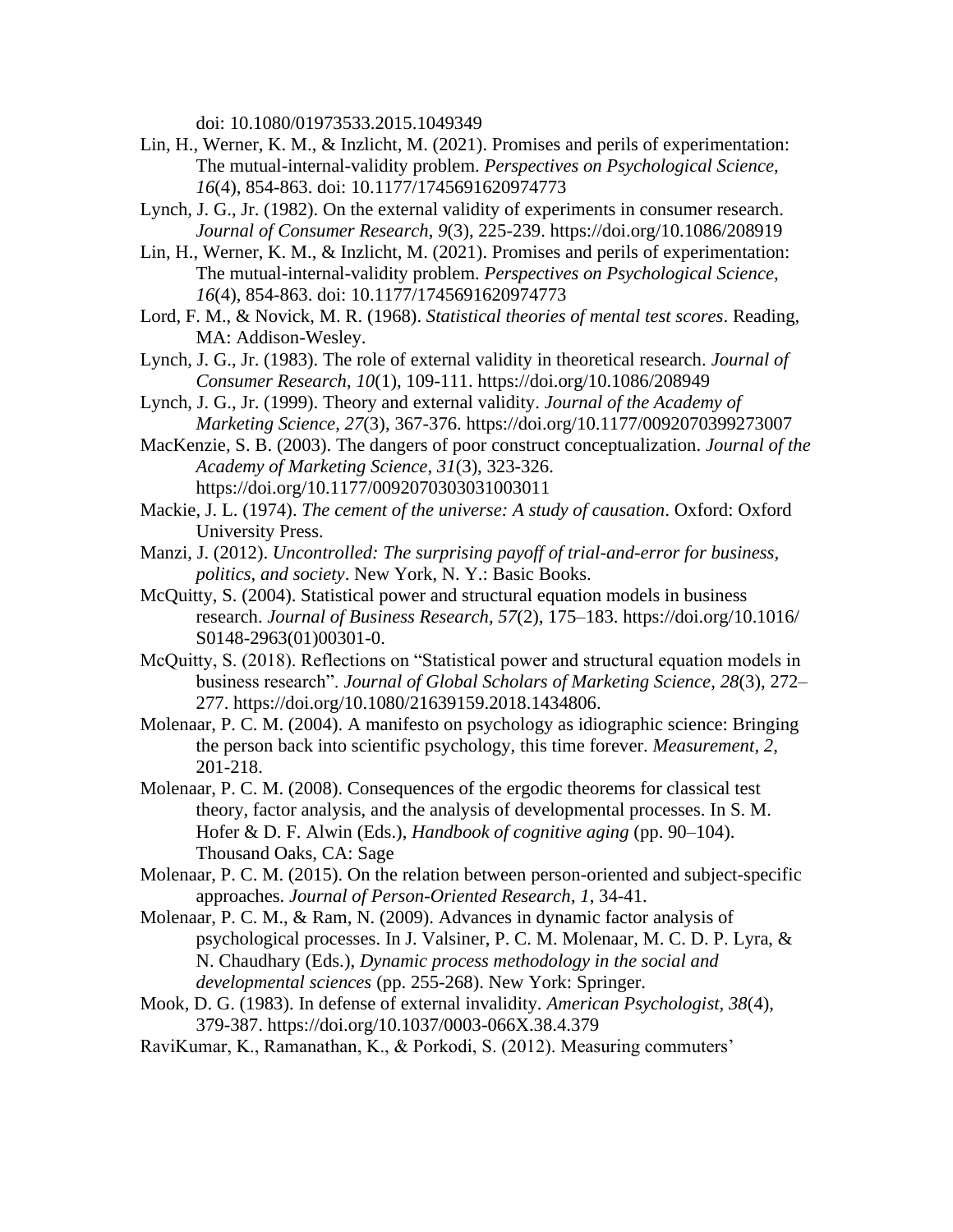expectations on aviation service quality: A structural equation model (SEM) approach. *European Journal of Scientific Research*, *86*(3), 402-412. http://www.europeanjournalofscientificresearch.com

- Saylors, R., & Trafimow, D. (2020). Why the increasing use of complex causal models is a problem: On the danger sophisticated theoretical narratives pose to truth. *Organizational Research Methods*. https://doi.org/10.1177/1094428119893452
- Schmidt, F. L., & Hunter, J. E. (1996). Measurement error in psychological research: Lessons from 26 research scenarios. *Psychological Methods, 1*(2), 199-223. https://doi.org/10.1037/1082-989X.1.2.199
- Schmidt, F. L., & Hunter, J. E. (1999). Theory testing and measurement error. *Intelligence, 27*(3), 183-198. https://doi.org/10.1016/S0160-2896(99)00024-0
- Schmidt, F. L., Le, H., & Oh, I-S. (2013). Are true scores and construct scores the same? A critical examination of their substitutability and the implications for research results. *International Journal of Selection and Assessment, 21*(4), 339-354. https://doi.org/10.1111/ijsa.12044
- Sears, D. O. (1986). College sophomores in the laboratory: Influences of a narrow data base on social psychology's view of human nature. *Journal of Personality and Social Psychology*, *51*(3), 515-530. https://doi.org[/10.1037/0022-3514.51.3.515](https://www.researchgate.net/deref/http%3A%2F%2Fdx.doi.org%2F10.1037%2F0022-3514.51.3.515)
- Singh, V., Vaibhav, S., & Sharma, S. Kr. (2021). Using structural equation modelling to assess the sustainable competitive advantages provided by the low-cost carrier model: The case of Indian airlines. *Journal of Indian Business Research*, *13*(1), 43-77. doi: 10.1108/JIBR-12-2017-0260.
- Spirtes, P., Glymour, C., & Scheines, R. (2000). *Causation, prediction, and search*. Cambridge, Massachusetts: The MIT Press.
- Tate, C. U. (2015). On the overuse and misuse of mediation analysis: It may be a matter of timing. *Basic and Applied Social Psychology*, *37*(4), 235-246. doi: 10.1080/01973533.2015.1062380
- Thoemmes, F. (2015). Reversing arrows in mediation models does not distinguish plausible models. *Basic and Applied Social Psychology*, *37*(4), 226-234. doi: 10.1080/01973533.2015.1049351
- Trafimow, D. (2006). Multiplicative invalidity and its application to complex correlational models. *Genetic, Social, and General Psychology Monographs*, *132*, 215-239. doi: [10.3200/MONO.132.3.215-240](https://doi.org/10.3200/MONO.132.3.215-240)
- Trafimow, D. (2007). Distinctions pertaining to Fishbein and Ajzen's theory of reasoned action. In I. Ajzen and D. Albarracin (Eds.), *Prediction and Change of Health Behavior: Applying the Reasoned Action Approach* (pp. 23-42). Mahwah, NJ: Erlbaum Associates, Inc.
- Trafimow, D. (2009). The theory of reasoned action: A case study of falsification in psychology. *Theory & Psychology*, *19*(4), 501-518. doi: [10.1177/0959354309336319](https://doi.org/10.1177/0959354309336319)
- Trafimow, D. (2015). Introduction to the special issue on mediation analyses: What if planetary scientists used mediation analysis to infer causation? *Basic and Applied Social Psychology*, *37*(4), 197-201. doi: 10.1080/01973533.2015.1064290
- Trafimow, D. (2017). The probability of simple versus complex causal models in causal analyses. *Behavior Research Methods*, *49*(2), 739-746. https://doi.org/10.3758/s13428-016-0731-3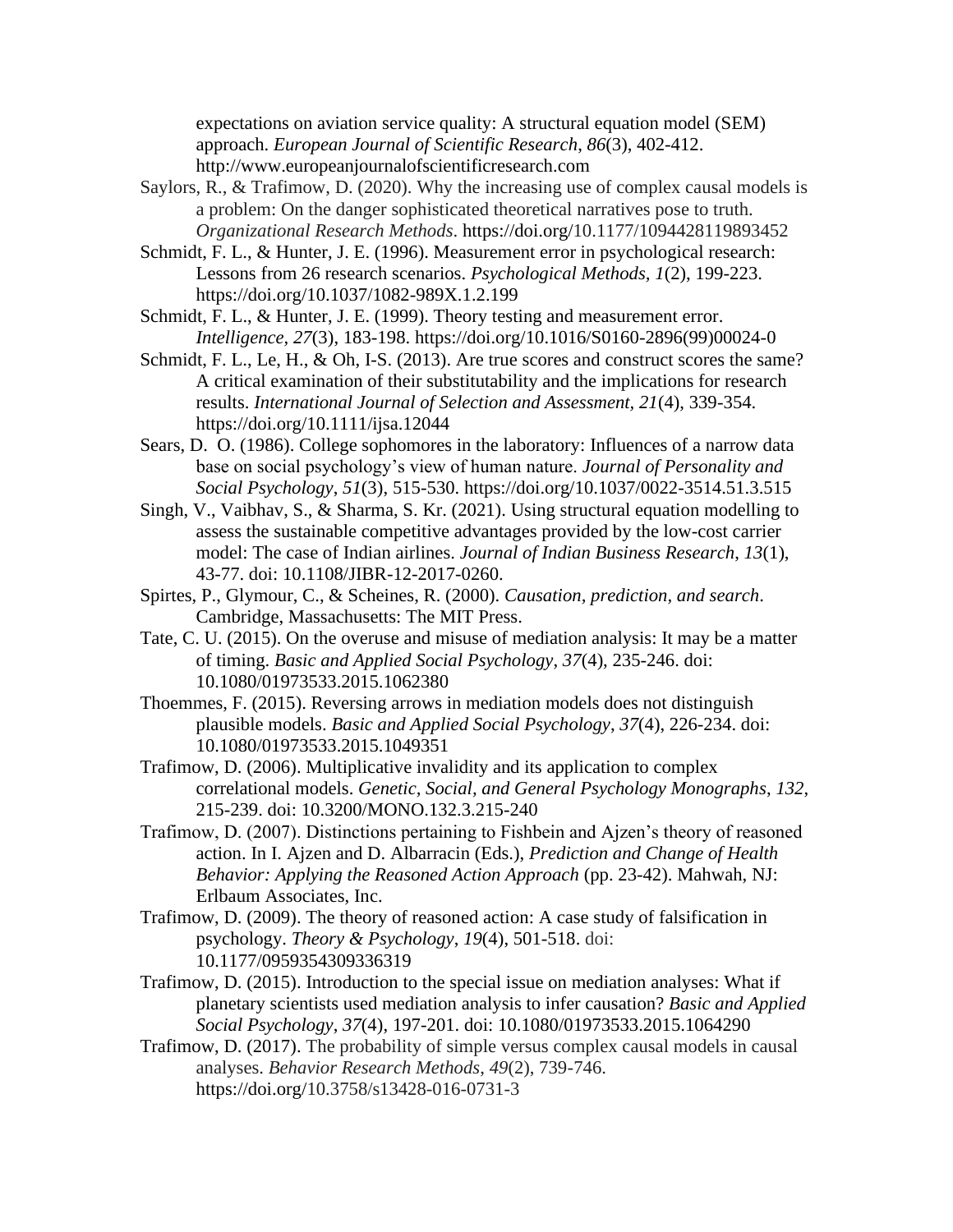- Trafimow, D. (2019). A taxonomy of model assumptions on which P is based and implications for added benefit in the sciences. *International Journal of Social Research Methodology*, *22*(6), 571-583. doi: 10.1080/13645579.2019.1610592
- Trafimow, D. (2019b). A frequentist alternative to significance testing, p-values, and confidence intervals. *Econometrics*, *7*(2), 1-14. https://www.mdpi.com/2225- 1146/7/2/26
- Trafimow, D. (2021a). Revisiting old-fashioned reliability and validity concerns. *Acta Scientific Neurology*, *4*(8), 81-87. <https://www.actascientific.com/ASNE/pdf/ASNE-04-0409.pdf>
- Trafimow, D. (2021b). The underappreciated effects of unreliability on multiple regression and mediation. *Applied Finance and Accounting*, *7*(2), 14-30. doi:10.11114/afa.v7i2.5292
- Trafimow, D., Bromgard, I.K., Finlay, K. A., Ketelaar, T. (2005). The role of affect in determining the attributional weight of immoral behaviors. *Personality and Social Psychology Bulletin*, *31*(7), 935-948. doi: [10.1177/0146167204272179](http://dx.doi.org/10.1177/0146167204272179)
- Trafimow, D. T., Hyman, M. R., & Kostyk, A. (2020). The (im)precision of scholarly consumer behavior research. *Journal of Business Research*, *114*, 93-101. doi: 10.1016/ j.jbusres.2020.04.008
- Trafimow, D., Hyman, M. R., Kostyk, A., Wang, C., & Wang, T. (2021). The harmful effect of null hypothesis significance testing on marketing research: An example. *Journal of Business Research*, *125*, 39-44. <https://doi.org/10.1016/j.jbusres.2020.11.069>
- Trafimow, D., & Myüz, H. A. (2019). The sampling precision of research in five major areas of psychology. *Behavior Research Methods*, *51*(5), 2039–2058. https://doi.org/ 10.3758/s13428-018-1173-x.
- Winer, R. S. (1999). Experimentation in the 21st century: The importance of external validity. *Journal of the Academy of Marketing Science*, *27*(3), 349-358. https://doi.org/10.1177/0092070399273005
- Winter, S. R., Crouse, S. R., Rice, S. (2021). *Technology in Society*, *65*, 101576. https://doi.org/10.1016/j.techsoc.2021.101576 R
- Winter, S. R., Keebler, J. R., Lamb, T. L., Simonson, R., Thomas, R., & Rice, S. (2021). The influence of personality, safety attitudes, and risk perception of pilots: A modeling and mediation perspective. *International Journal of Aviation, Aeronautics, and Aerospace*, *8*(2). https://doi.org/10.15394/ ijaaa.2021.1594
- Wintre, M. G., North, C., & Sugar, L. A. (2001). Psychologists' response to criticisms about research based on undergraduate participants: A developmental perspective. *Canadian Psychology*, *42*(3), 216-225. https://doi.org[/10.1037/h0086893](https://www.researchgate.net/deref/http%3A%2F%2Fdx.doi.org%2F10.1037%2Fh0086893)
- Woodside, A. G. (2013a). Proposing a new logic for data analysis in marketing and consumer behavior: Case study research of large-N survey data for estimating algorithms that accurately profile X (extremely high-use) consumers. *Journal of Global Scholars of Marketing Science*, *22*(4), 277–89. doi: 10.1080/21639159.2012.717369
- Woodside, A. G. (2013b). Moving beyond multiple regression analysis to algorithms: Calling for a paradigm shift from symmetric to asymmetric thinking in data analysis and crafting theory. *Journal of Business Research*, *66*, 463–72. doi: 10.1016/j.jbusres.2012.12.021